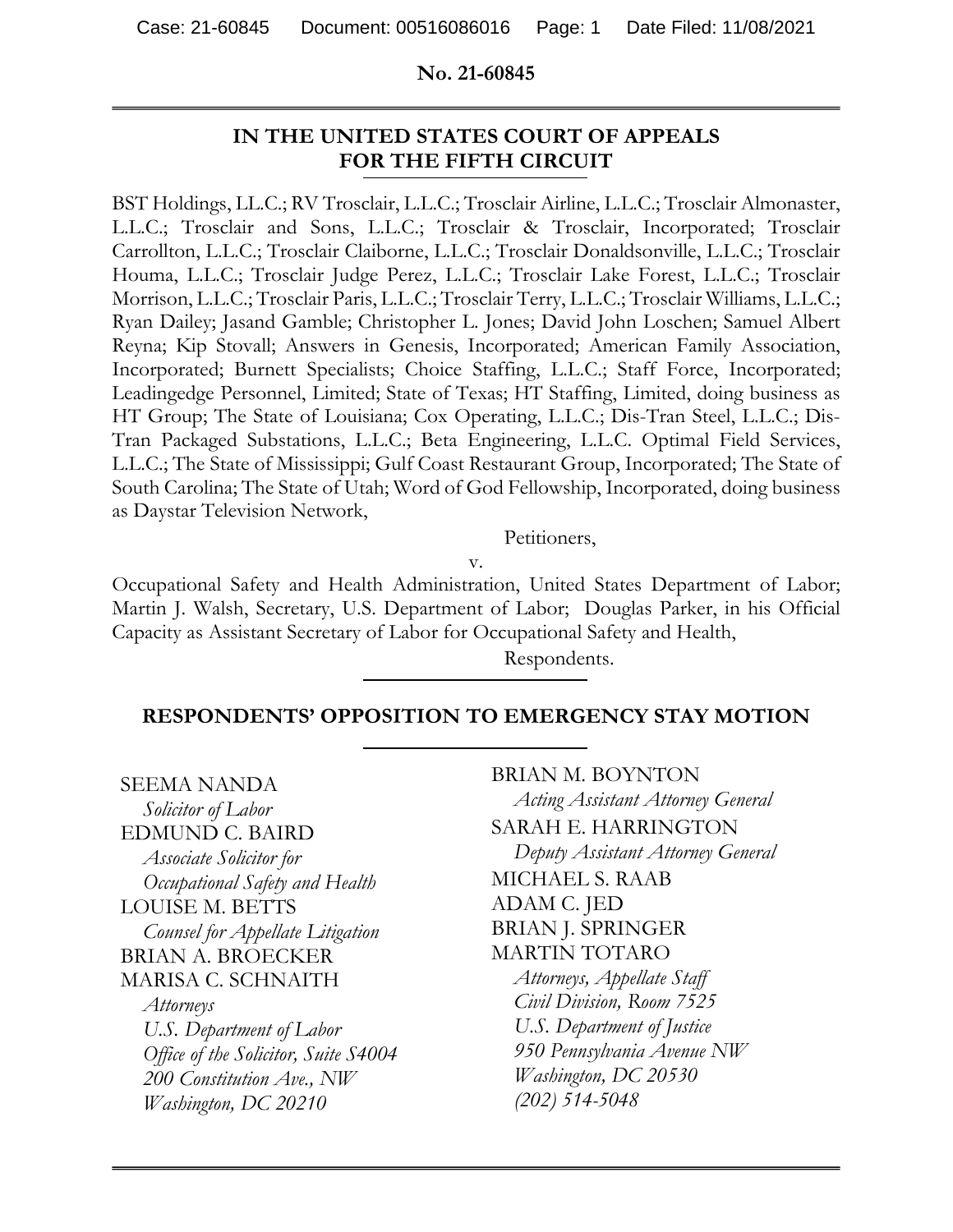#### **CERTIFICATE OF INTERESTED PERSONS**

#### **No. 21-60845**

BST Holdings, LL.C.; RV Trosclair, L.L.C.; Trosclair Airline, L.L.C.; Trosclair Almonaster, L.L.C.; Trosclair and Sons, L.L.C.; Trosclair & Trosclair, Incorporated; Trosclair Carrollton, L.L.C.; Trosclair Claiborne, L.L.C.; Trosclair Donaldsonville, L.L.C.; Trosclair Houma, L.L.C.; Trosclair Judge Perez, L.L.C.; Trosclair Lake Forest, L.L.C.; Trosclair Morrison, L.L.C.; Trosclair Paris, L.L.C.; Trosclair Terry, L.L.C.; Trosclair Williams, L.L.C.; Ryan Dailey; Jasand Gamble; Christopher L. Jones; David John Loschen; Samuel Albert Reyna; Kip Stovall; Answers in Genesis, Incorporated; American Family Association, Incorporated; Burnett Specialists; Choice Staffing, L.L.C.; Staff Force, Incorporated; Leadingedge Personnel, Limited, State of Texas; HT Staffing, Limited; doing business as HT Group; The State of Louisiana; Cox Operating, L.L.C.; Dis-Tran Steel, L.L.C.; Dis-Tran Packaged Substations, L.L.C.; Beta Engineering, L.L.C. Optimal Field Services, L.L.C.; The State of Mississippi; Gulf Coast Restaurant Group, Incorporated; The State of South Carolina; The State of Utah; Word of God Fellowship, Incorporated, doing business as Daystar Television Network,

Petitioners,

v.

Occupational Safety and Health Administration, United States Department of Labor; Martin J. Walsh, Secretary, U.S. Department of Labor; Douglas Parker, in his Official Capacity as Assistant Secretary of Labor for Occupational Safety and Health, Respondents.

Under Fifth Circuit Rule 28.2.1, federal respondents, as governmental parties,

need not submit a certificate of interested persons

*s/Martin Totaro*  Martin Totaro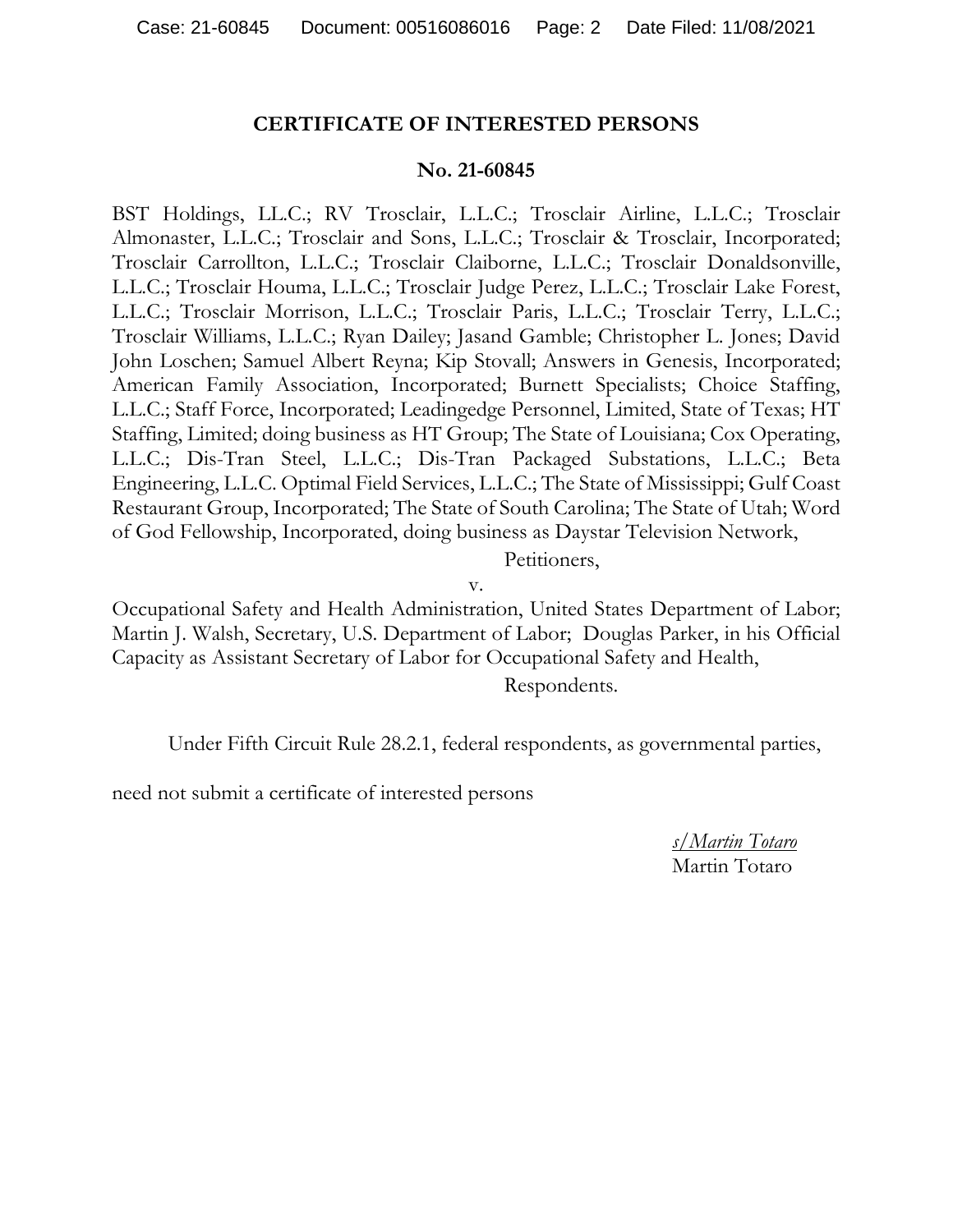# **TABLE OF CONTENTS**

# **Page**

|                        | $A$ .     |                                                             |
|------------------------|-----------|-------------------------------------------------------------|
|                        | <b>B.</b> |                                                             |
|                        | C.        | COVID-19 Vaccination and Testing Emergency Temporary        |
|                        |           |                                                             |
| I.                     |           |                                                             |
| II.                    |           |                                                             |
|                        |           | A. OSHA Reasonably Concluded that the Standard Is Necessary |
|                        |           |                                                             |
|                        |           |                                                             |
| III.                   |           | The Balance of Equities Also Preclude the Extraordinary     |
|                        |           |                                                             |
| CERTIFICATE OF SERVICE |           |                                                             |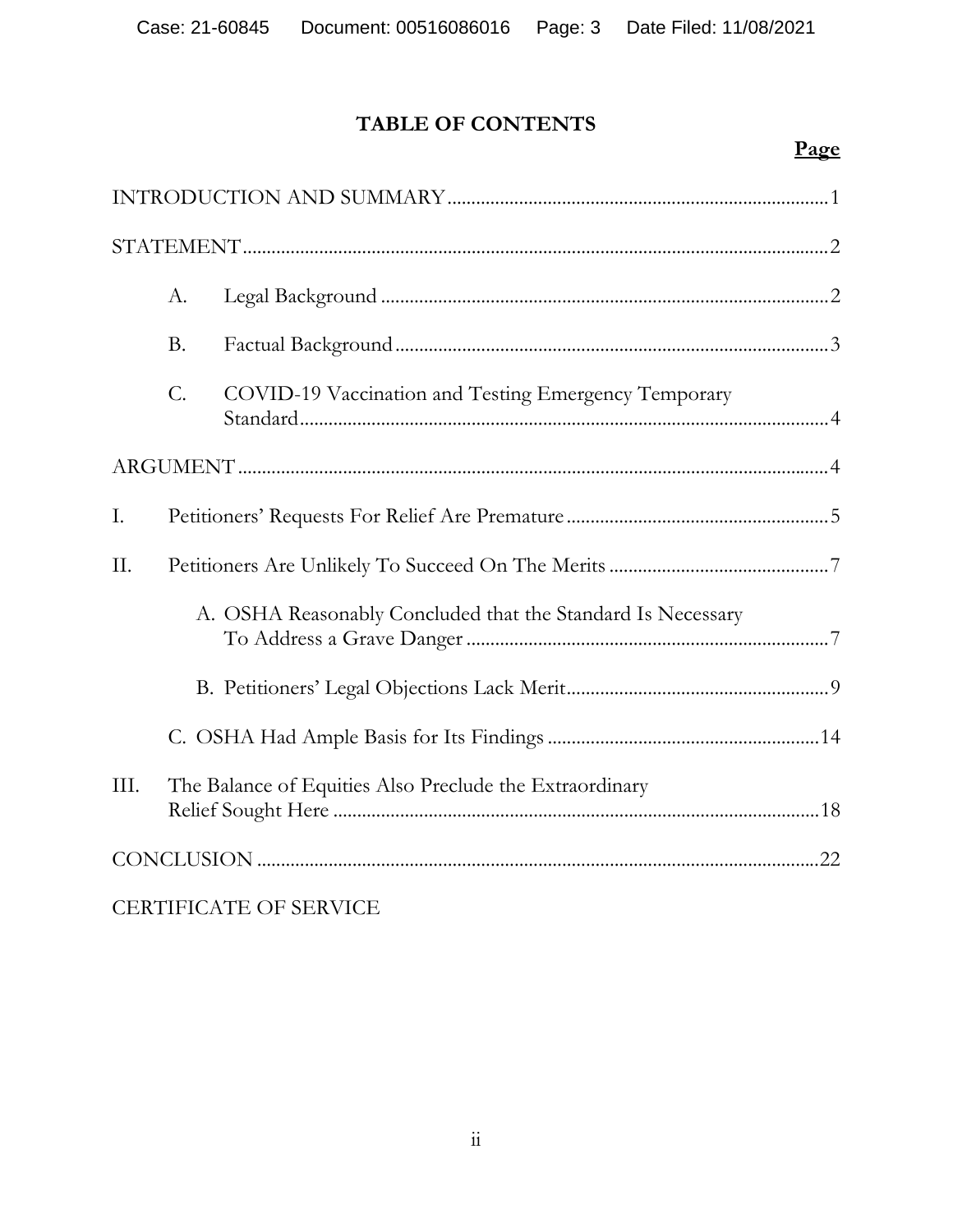#### **INTRODUCTION AND SUMMARY**

 Faced with an extraordinary pandemic and a serious threat to employees, the Occupational Safety and Health Administration (OSHA) issued an emergency temporary standard to address the grave dangers posed by COVID-19 in the workplace. That Standard gives employers the option of requiring vaccination or offering their employees the option to mask and test. The Standard reflects OSHA's expert judgment that these measures are necessary to mitigate COVID transmission throughout America's workplaces.

 Petitioners seek emergency relief, but most of their asserted harms are at least a month off, and many of their claimed harms relate to a testing requirement that does not become effective until January 2022. No reason exists to rule on petitioners' stay motions immediately, before the Judicial Panel on Multidistrict Litigation even assigns a court to hear the many pending challenges, *see* 28 U.S.C. § 2112(a), and certainly no reason to consider a permanent injunction, which would be particularly improper.

 Even if this Court adjudicates the motions, petitioners are not entitled to a stay or any broader order. Petitioners are not likely to succeed on the merits because their arguments are foreclosed by precedent, inconsistent with the statutory text, and contrary to the considerable evidence that OSHA analyzed and discussed when issuing the Standard. Nor have petitioners shown that their claimed injuries outweigh the harm of staying a Standard that will save thousands of lives and prevent hundreds of thousands of hospitalizations. OSHA's detailed analysis of the Standard's impact shows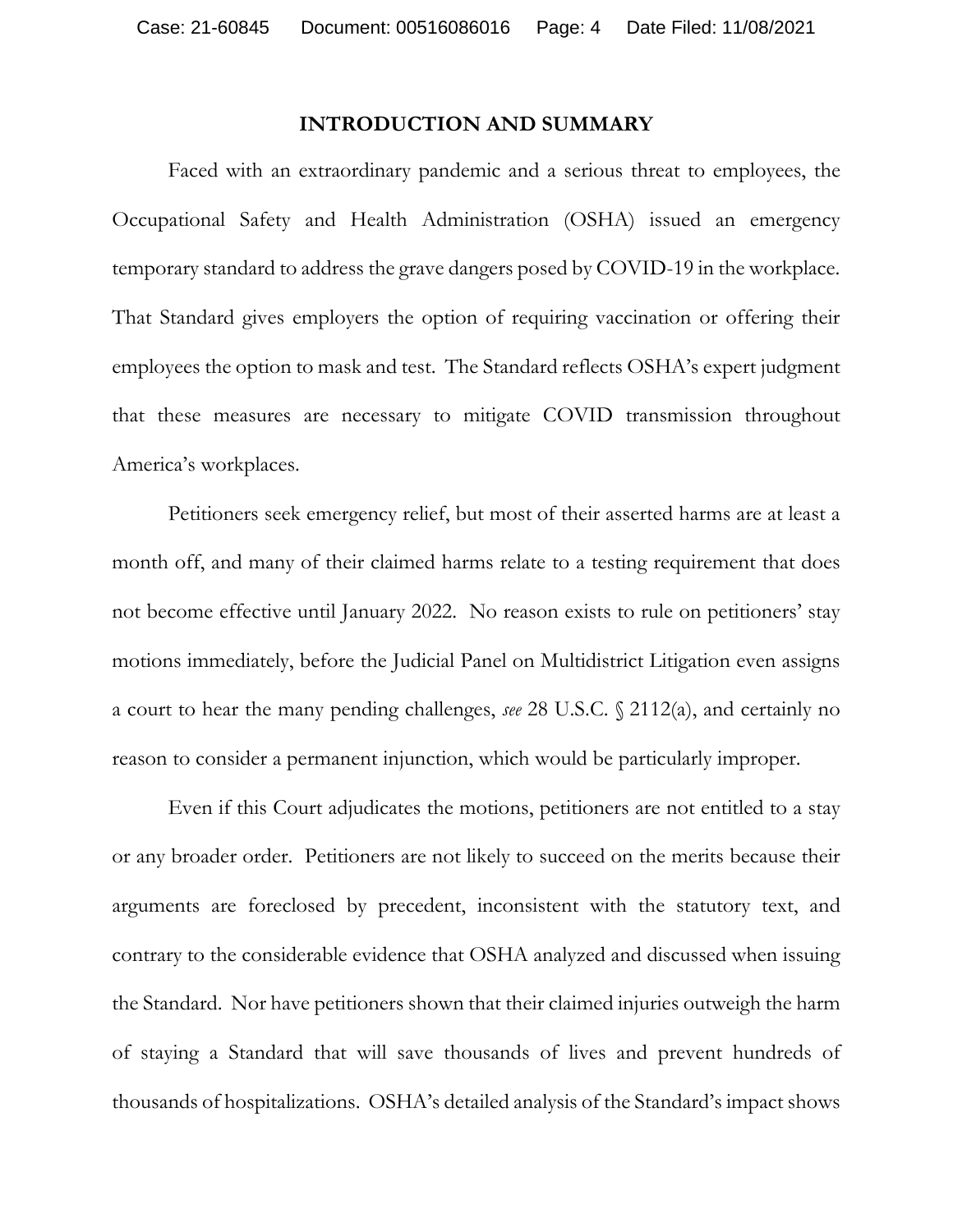that a stay would likely cost dozens or even hundreds of lives per day. Petitioners' asserted injuries, by contrast, are speculative and remote and do not outweigh the interest in protecting employees from a dangerous virus while this case proceeds.

#### **STATEMENT**

## **A. Legal Background**

The Occupational Safety and Health Act of 1970 (OSH Act) seeks "to assure so far as possible every working man and woman in the Nation safe and healthful working conditions." 29 U.S.C. § 651(b). The Act vests the Secretary of Labor, acting through OSHA, with "broad authority" to establish "standards" for health and safety in the workplace. *Industrial Union Dep't, AFL-CIO v. American Petroleum Inst.*, 448 U.S. 607, 611 (1980) (plurality op.); *see* 29 U.S.C. §§ 654(a)(2), (b), 655.

OSHA can establish through notice-and-comment rulemaking permanent standards that are "reasonably necessary or appropriate" to address a "significant risk" of harm in the workplace. *Industrial Union*, 448 U.S. at 642-643 (plurality op.); *see* 29 U.S.C. §§ 652(8), 655(b). If OSHA "determines (A) that employees are exposed to grave danger from exposure to substances or agents determined to be toxic or physically harmful or from new hazards" and (B) that a standard "is necessary to protect employees from such danger," OSHA can issue emergency temporary standards that take "immediate effect" and also serve as "proposed rule[s]" for notice-and-comment rulemaking. 29 U.S.C. § 655(c). Such temporary standards are "effective until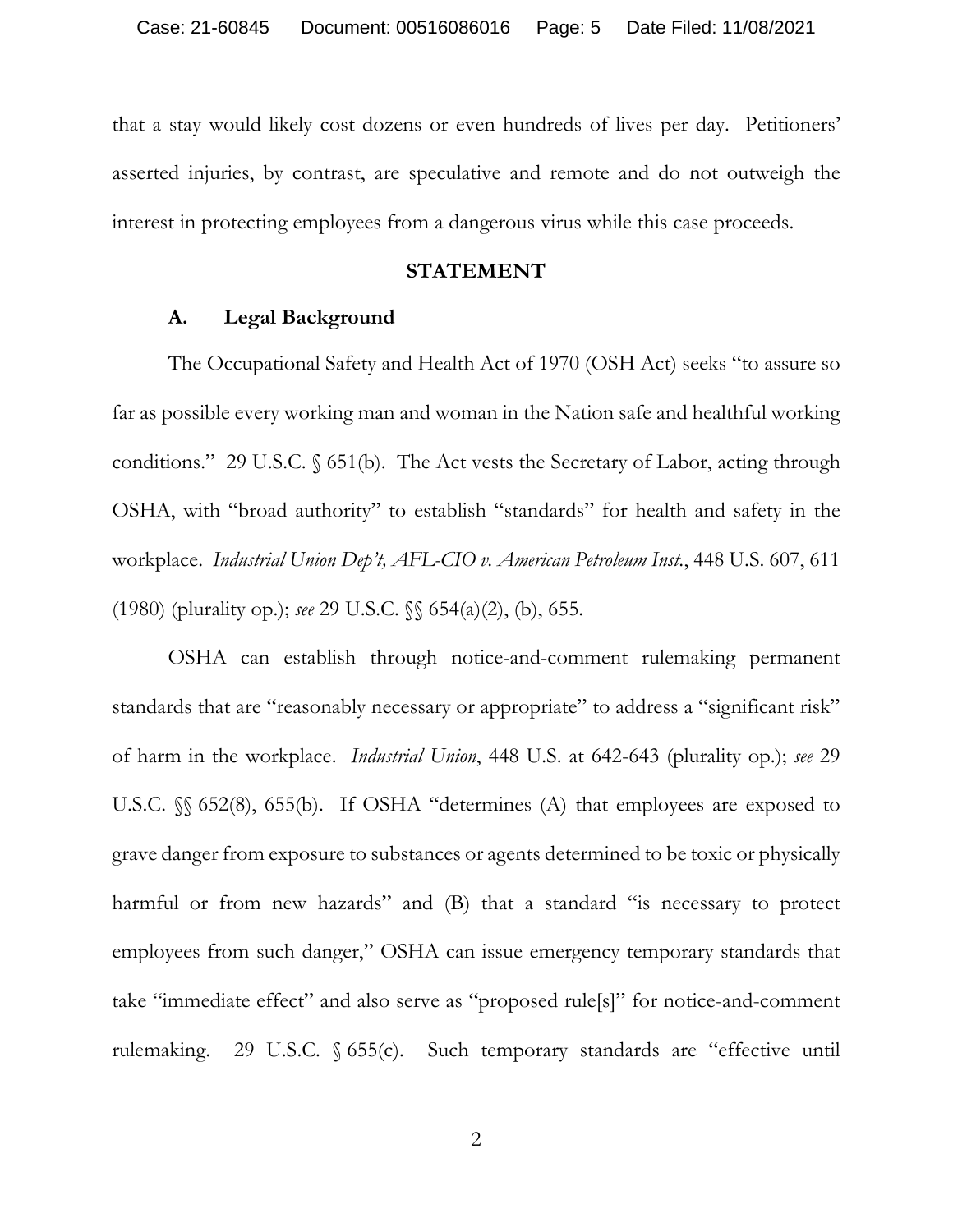superseded" by such a permanent standard, and OSHA "shall promulgate" a standard within "six months." *Id.* § 655(c)(2)-(3).

#### **B. Factual Background**

The novel COVID-19 virus is "highly transmissible" and deadly. Pmbl.-61409. COVID-19 has already killed more than 750,000 people in this country and caused "serious, long-lasting, and potentially permanent health effects" for many more. Pmbl.- 61424. Significant exposure and transmission, including numerous workplace "clusters" and "outbreaks," is occurring "in workplaces." Pmbl.-61411.

OSHA has continuously monitored the pandemic and previously hoped for "widespread voluntary compliance" with "safety guidelines" to protect against this workplace threat. Pmbl.-61444. In recent months, however, "the risk posed by COVID-19 has changed meaningfully," Pmbl.-61408, and "nonregulatory" options have proved vastly "inadequate," Pmbl.-61430. As more employees returned to workplaces, the "rapid rise to predominance of the Delta variant" meant "increases in infectiousness and transmission." Pmbl.-61409; *see* Pmbl.-61411-66. As a result, "[u]nvaccinated workers are being hospitalized with COVID-19 every day, and many are dying." Pmbl.-61549.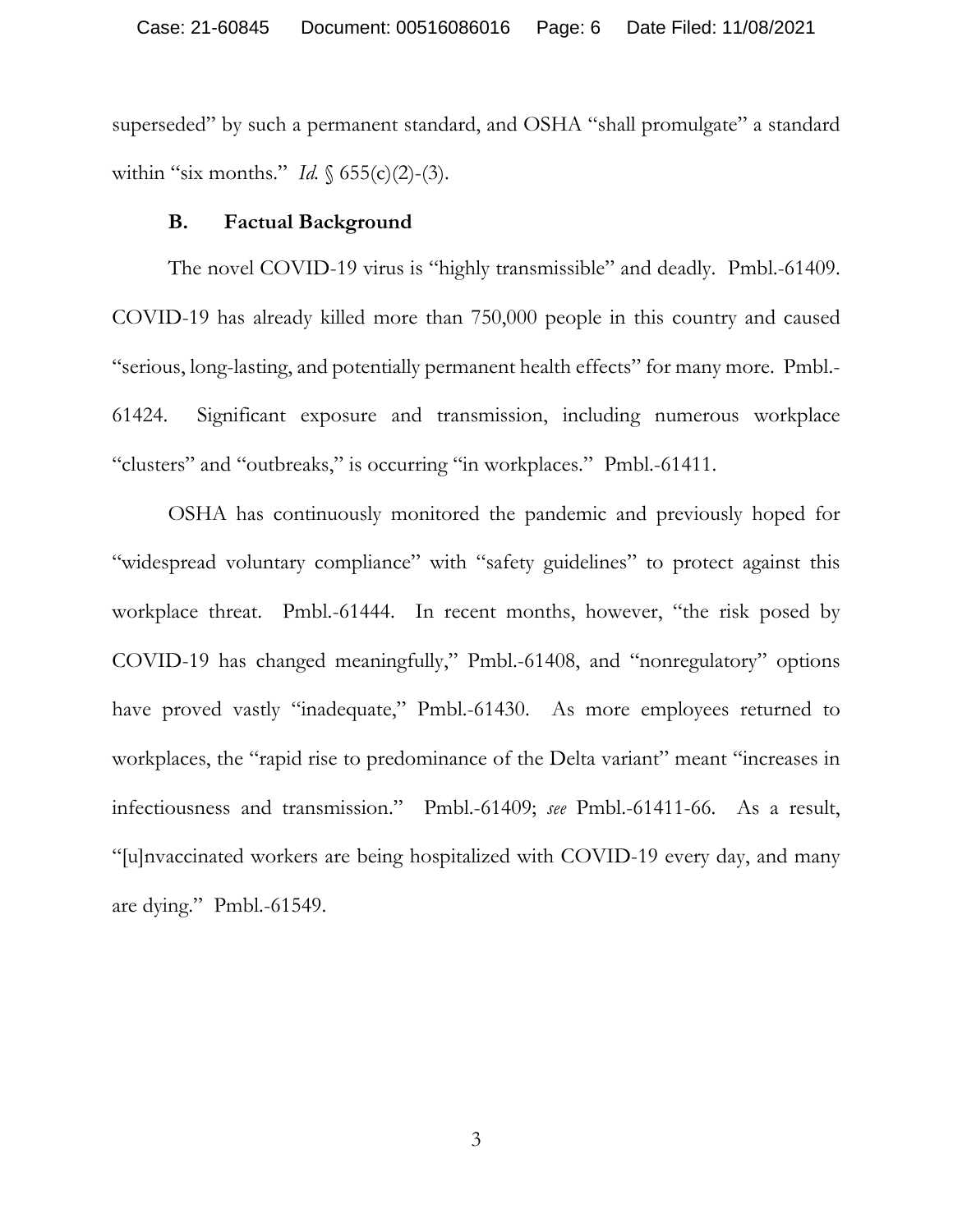#### **C. COVID-19 Vaccination and Testing Emergency Temporary Standard**

On November 4, 2021, OSHA issued an emergency temporary standard to address these "extraordinary and exigent circumstances." Pmbl.-61434. In the Standard, OSHA provided over 100 pages of thoroughly reasoned analysis showing that COVID-19 presents a "grave danger" to unvaccinated workers, and that the requirements of the Standard were "necessary" to address that grave danger. Pmbl.- 61407–504. The Standard requires employers with 100 or more employees to select one of two workplace precautions. Employers may "implement a mandatory vaccination policy." Pmbl.-61436. Or employers may offer employees the choice to have "regular COVID-19 testing" and "wear a face covering." Pmbl.-61520. The Standard staggers compliance deadlines, providing 60 days to implement the testing requirements and 30 days to implement all other requirements. Pmbl.-61549. Employees who exclusively work from home, alone, or outdoors are exempted. Pmbl.- 61419.

#### **ARGUMENT**

Petitioners ask this Court to stay the Standard issued by OSHA to address the dangers of COVID-19 in the workplace. To demonstrate that this extraordinary remedy is warranted, petitioners must at a minimum show that they have a strong likelihood of success on the merits, that they are likely to suffer irreparable harm without the requested order, and that such harms outweigh the harms to the public interest of staying this Standard. *See Nken v. Holder*, 556 U.S. 418, 434-435 (2009); *Winter*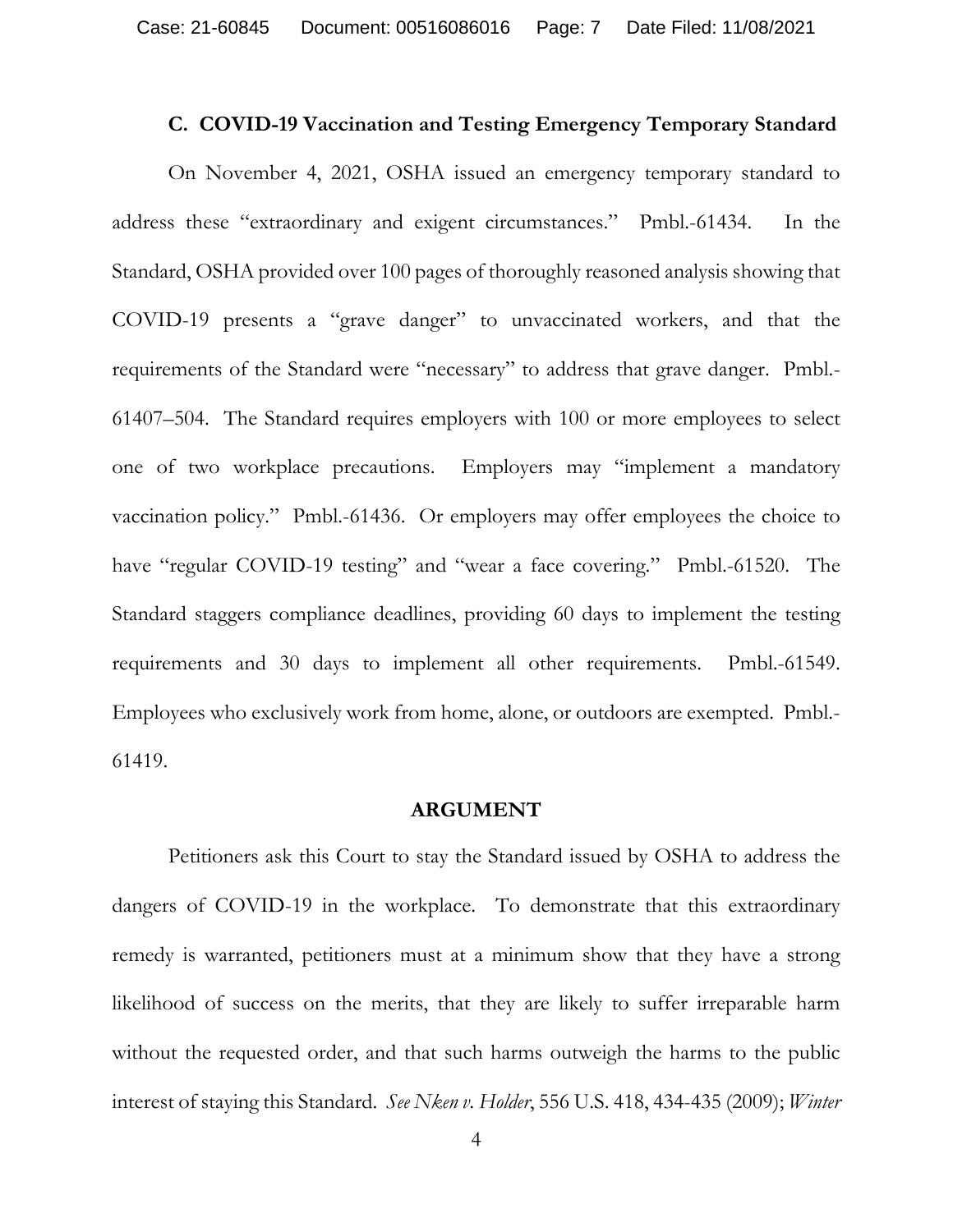v. Natural Res. Def. Council, Inc., 555 U.S. 7, 20 (2008).<sup>1</sup> Petitioners have failed to make these showings.

#### **I. Petitioners' Requests For Relief Are Premature**

 **A.** Petitioners ask this Court to grant emergency relief, BST Mot. 6-25; Burnett Mot. 6-24, and to expedite review of these cases on the merits, BST Mot. 26. But petitioners claim little prospect of harm until December 7—"28 days prior" to the Standard's "January 4, 2022" compliance date. BST Mot. 26. Accordingly, there is no need to address petitioners' stay motions now, and the Court should lift its administrative stay and allow this matter to proceed under the process that Congress set forth for judicial review of OSHA standards.

 That process contemplates that litigation concerning the Standard will soon be consolidated in one court of appeals. The Judicial Panel on Multidistrict Litigation will "random[ly] designate" one circuit from among those where petitioners were filed within ten days of the Standard's issuance. 28 U.S.C.  $\frac{2112(a)(1)}{3}$ . All other courts "*shall* transfer . . . proceedings to th[at] court." *Id.* § 2112(a)(5) (emphasis added). That process will likely occur on or about November 16—21 days before the December 7 date that petitioners allege is the earliest date that any employee could be required to

 $\overline{a}$ 

<sup>&</sup>lt;sup>1</sup> Although styled as motions for "stays," petitioners seek orders modifying the pre-litigation status quo that are better characterized as injunctions. *See Nken*, 556 U.S. at 428-429. But because the equitable standards are substantially the same, that does not affect the analysis.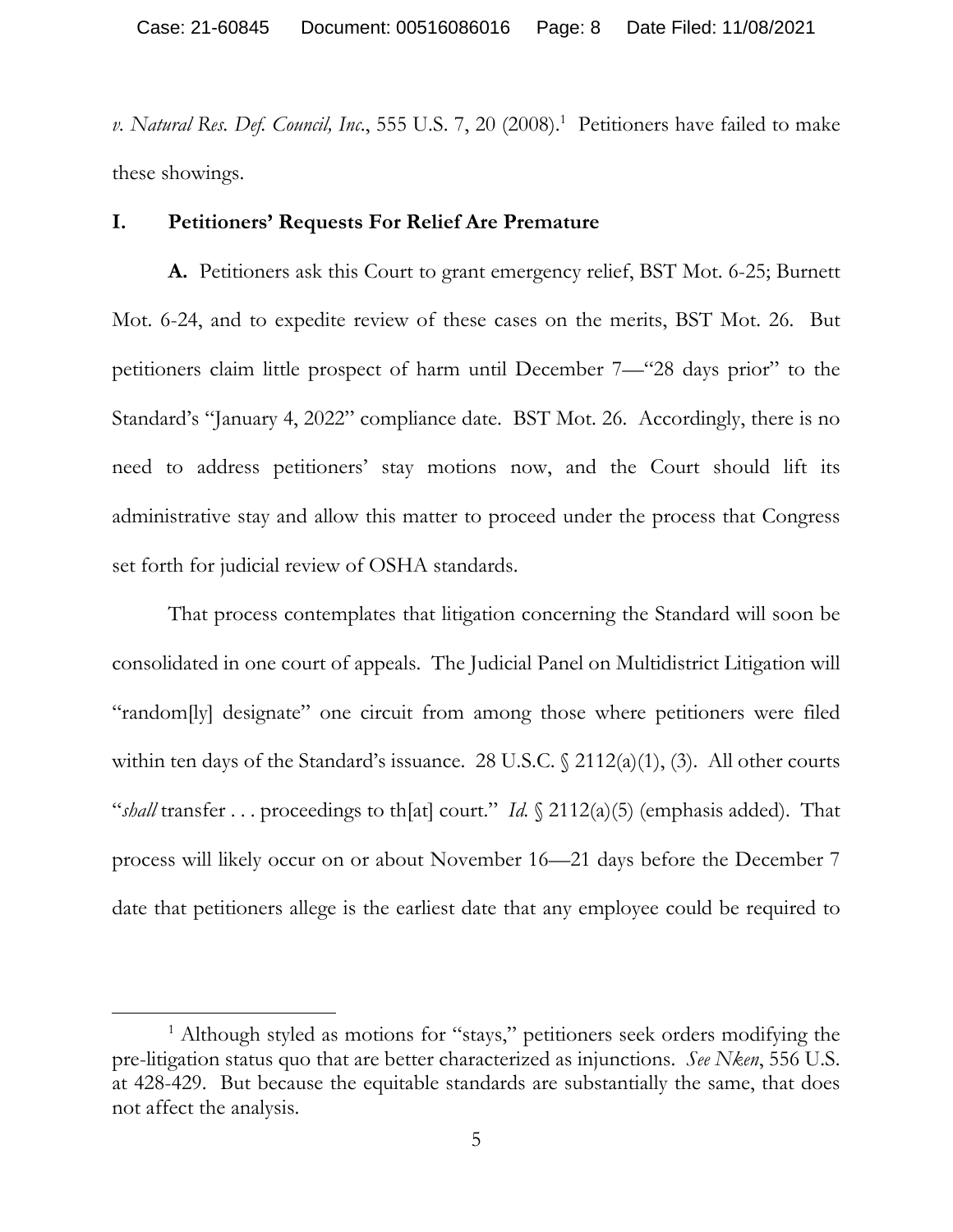receive a vaccine and 51 days before petitioners' employees would be required to start testing.

 The court chosen to adjudicate these matters will have sufficient time to rule on any preliminary motions. Because "considerations of comity" require "courts of coordinate jurisdiction and equal rank" to "avoid the waste of duplication" and "avoid rulings which may trench upon the authority of sister courts," this Court should decline to act in this emergency posture. *West Gulf Mar. Ass'n v. ILA Deep Sea Local 24*, 751 F.2d 721, 728-732 (5th Cir. 1985).

**B.** This Court's November 6 Order directed the government to "respond to the petitioners' motion for a permanent injunction." Because the pending motions seek preliminary relief, the government understands that order to distinguish petitioners' requested relief from the interim, administrative stay entered by the Court. The government notes that one group of petitioners filed an opening merits brief seeking a permanent injunction but that this Court's November 8 letter confirms that the brief is "premature." It would, of course, be improper to fully adjudicate pending petitions before the multi-circuit lottery occurs or the administrative record is filed. *See* 28 U.S.C.  $\S$  2112(a)(3) ("The agency ... shall file the record in the court of appeals designated [by the Judicial Panel]."); *see also Camp v. Pitts*, 411 U.S. 138, 142-143 (1973) (per curiam) (judicial review is focused on "the administrative record"). The multi-circuit judicialreview provision contemplates—at most—"stay[ing]" the Standard's "effective date"; that stay "may thereafter be modified, revoked, or extended" by the court hearing the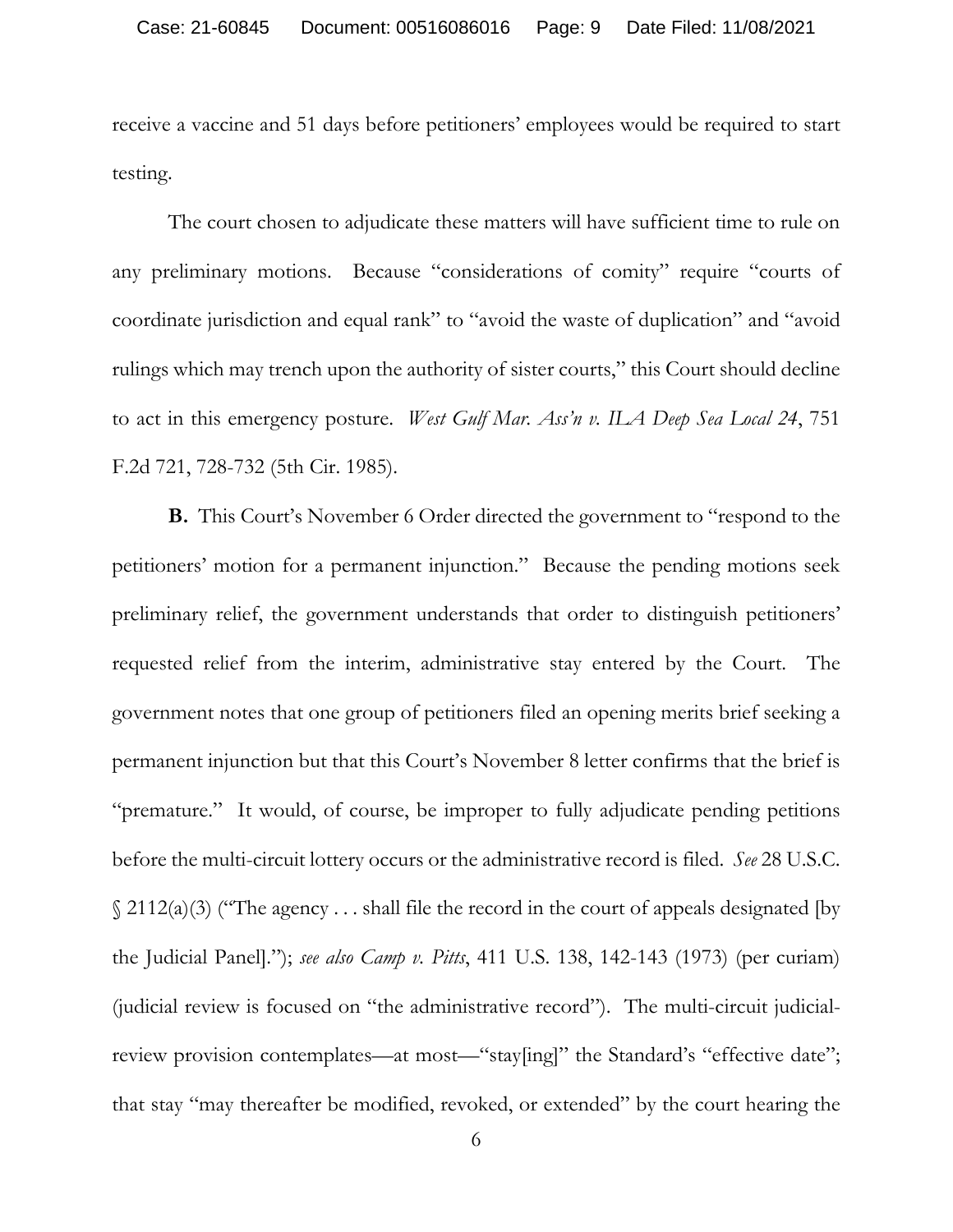cases. *Id.* § 2112(a)(4). That language, the provision's structure as a whole, and principles of fairness and orderly presentation of arguments, all demonstrate that courts are not to resolve these challenges conclusively during the ten-day period prior to consolidation. Accordingly, the Court should not consider any request for permanent relief at this juncture.

#### **II. Petitioners Are Unlikely to Succeed On The Merits**

## **A. OSHA Reasonably Concluded that the Standard is Necessary to Address a Grave Danger**

 OSHA is entrusted with issuing emergency temporary standards if the agency makes two determinations. 29 U.S.C.  $\S$  655(c). OSHA thoroughly explained its determinations, and substantial evidence supports these findings.

**1.** OSHA properly "determine[d]" that "employees are exposed to grave danger from exposure to substances or agents determined to be toxic or physically harmful or from new hazards." 29 U.S.C. § 655(c). The COVID-19 virus is both a physically harmful agent and a new hazard. Pmbl.-61408. It readily fits the definition of an "agent," which is "a chemically, physically, or biologically active principle." https://www.merriam-webster.com/dictionary/agent; *see also* https://www.merriamwebster.com/dictionary/virus (defining "virus" as an "infectious agent[]"). OSHA regulations have previously explained as much. *See, e.g.*, 29 C.F.R. § 1910.1020(c)(13) (defining "toxic substances or harmful physical agents" to include "biological agent[s] (bacteria, virus, fungus, etc.)"); 29 C.F.R. § 1910.1030 (bloodborne-pathogens issued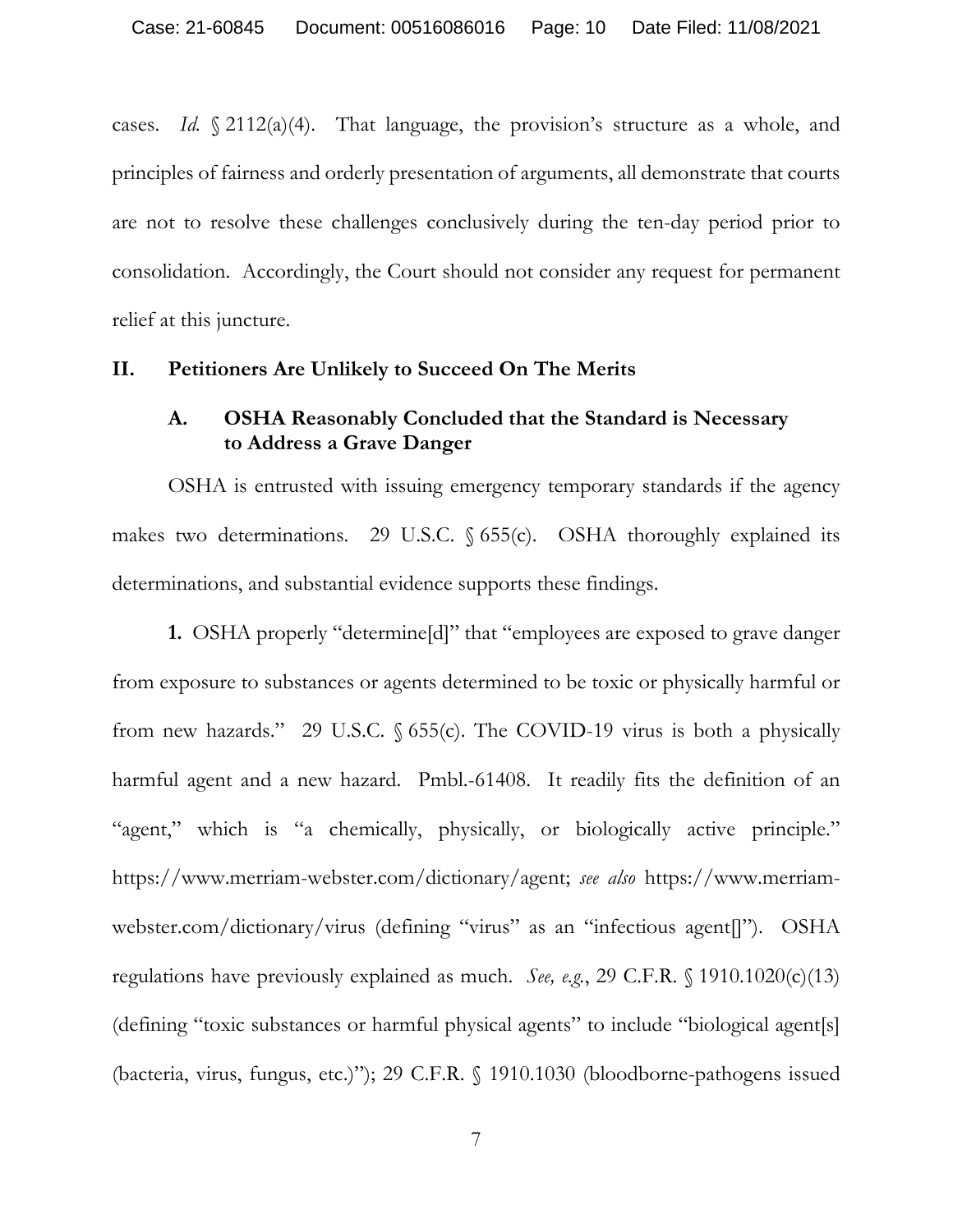rule pursuant to authority to regulate "toxic materials or harmful physical agents"). The COVID-19 virus also constitutes a "new hazard." It is "a source of danger," https://www.merriam-webster.com/dictionary/hazard (defining "hazard"), and was unknown in the United States until early 2020. Pmbl.-61408.

 OSHA also reasonably concluded that the COVID-19 virus presents a "grave danger," which encompasses threats "of incurable, permanent, or fatal consequences to workers." *Florida Peach Growers Ass'n v. DOL*, 489 F.2d 120, 132 (5th Cir. 1974). COVID-19 has killed hundreds of thousands of people in the United States and caused "serious, long-lasting, and potentially permanent health effects" for many more. Pmbl.- 61424. OSHA described myriad studies showing workplace "clusters" and "outbreaks" and other significant "evidence of workplace transmission" and "exposure." Pmbl.- 61411-17. With the risk of exposure cutting across workplaces, the country continues to see daily hospitalization and death of unvaccinated workers. Pmbl.-61411-17, 61435.

**2.** OSHA also properly "determine[d]" that the Standard "is necessary to protect employees" from this grave danger. 29 U.S.C.  $\S$  655(c)(1). The Standard utilizes "the most effective and efficient workplace control available: vaccination," and it offers, as an alternative, "regular testing, use of face coverings, and removal of infected employees from the workplace." Pmbl.-61429. Citing extensive evidence, OSHA recognized that vaccination "reduce[s] the presence and severity of COVID-19 cases in the workplace," and effectively "ensur[es]" that workers are protected from being infected and infecting others. Pmbl.-61520.OSHA properly exercised its discretion to offer an alternative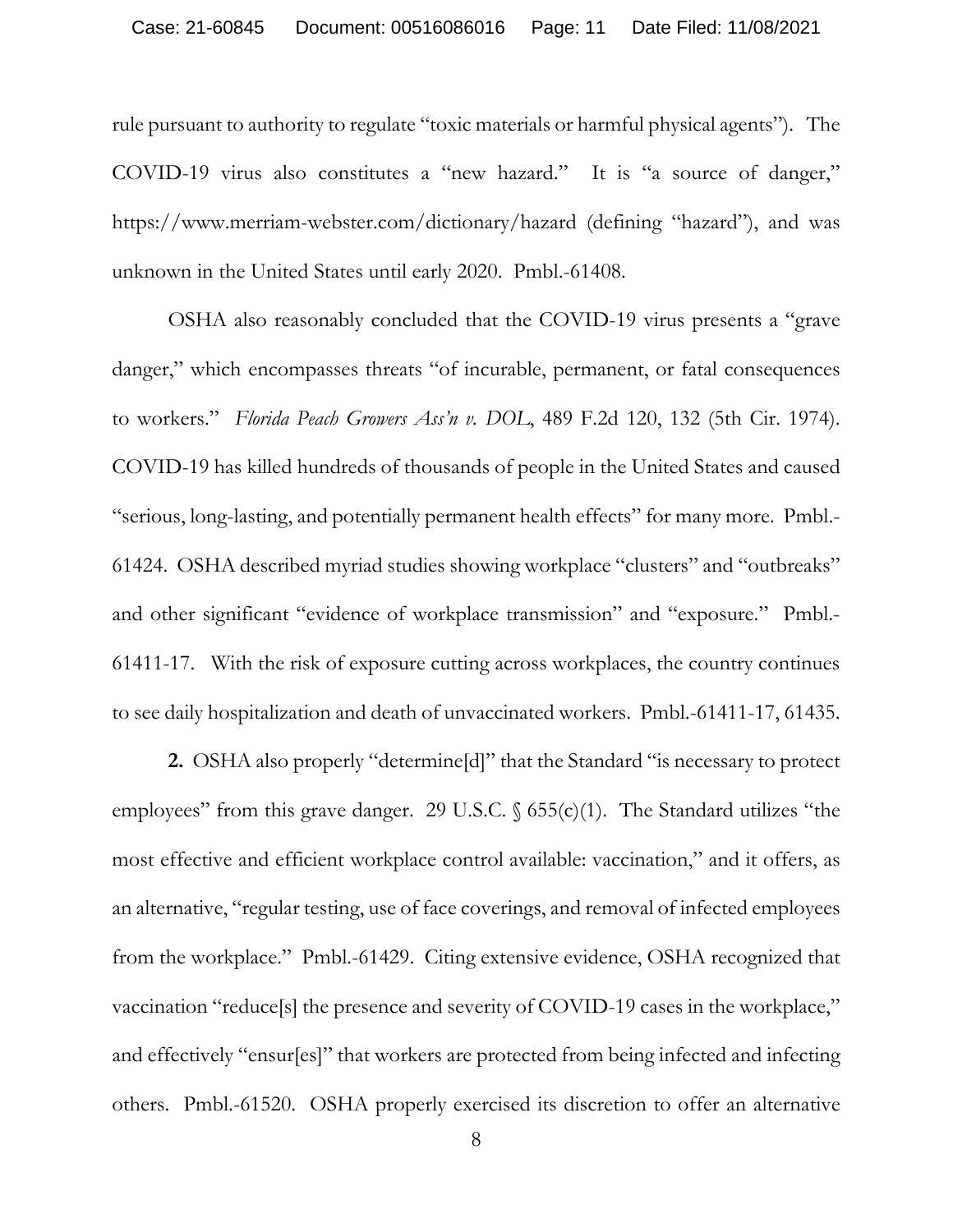whereby employees can be "regularly tested for COVID-19 and wear a face covering." Pmbl.-61436. The Standard provides employers with this choice because they are better positioned to determine which approach will "secure employee cooperation and protection." *Id.* OSHA thus crafted a regulatory approach that protects unvaccinated workers while leaving leeway for employers to determine the most appropriate option for their workplaces.

 Taken together, these risk-mitigation methods will protect unvaccinated workers against the most serious health consequences of a COVID-19 infection and "reduce the overall prevalence" of the COVID-19 virus "at workplaces." Pmbl.-61435. Indeed, OSHA estimates that the Standard will "save over 6,500 worker lives and prevent over 250,000 hospitalizations over the course of the next six months." Pmbl.-61408. OSHA also properly concluded that its existing regulatory tools do not "provide for the types of workplace controls that are necessary to combat the grave danger addressed by" the Standard. Pmbl.-61441.

#### **B. Petitioners' Legal Objections Lack Merit**

 **1.** The Burnett petitioners' sole argument (at 7-16) is that OSHA's authority might be an unconstitutional delegation of legislative power. "Only twice in this country's history" (and only in 1935) has the Supreme Court "found a delegation excessive—in each case because 'Congress had failed to articulate *any* policy or standard' to confine discretion." *Gundy v. United States*, 139 S. Ct. 2116, 2129 (2019) (plurality op.). Congress's delegations are valid so long as they provide an "intelligible principle"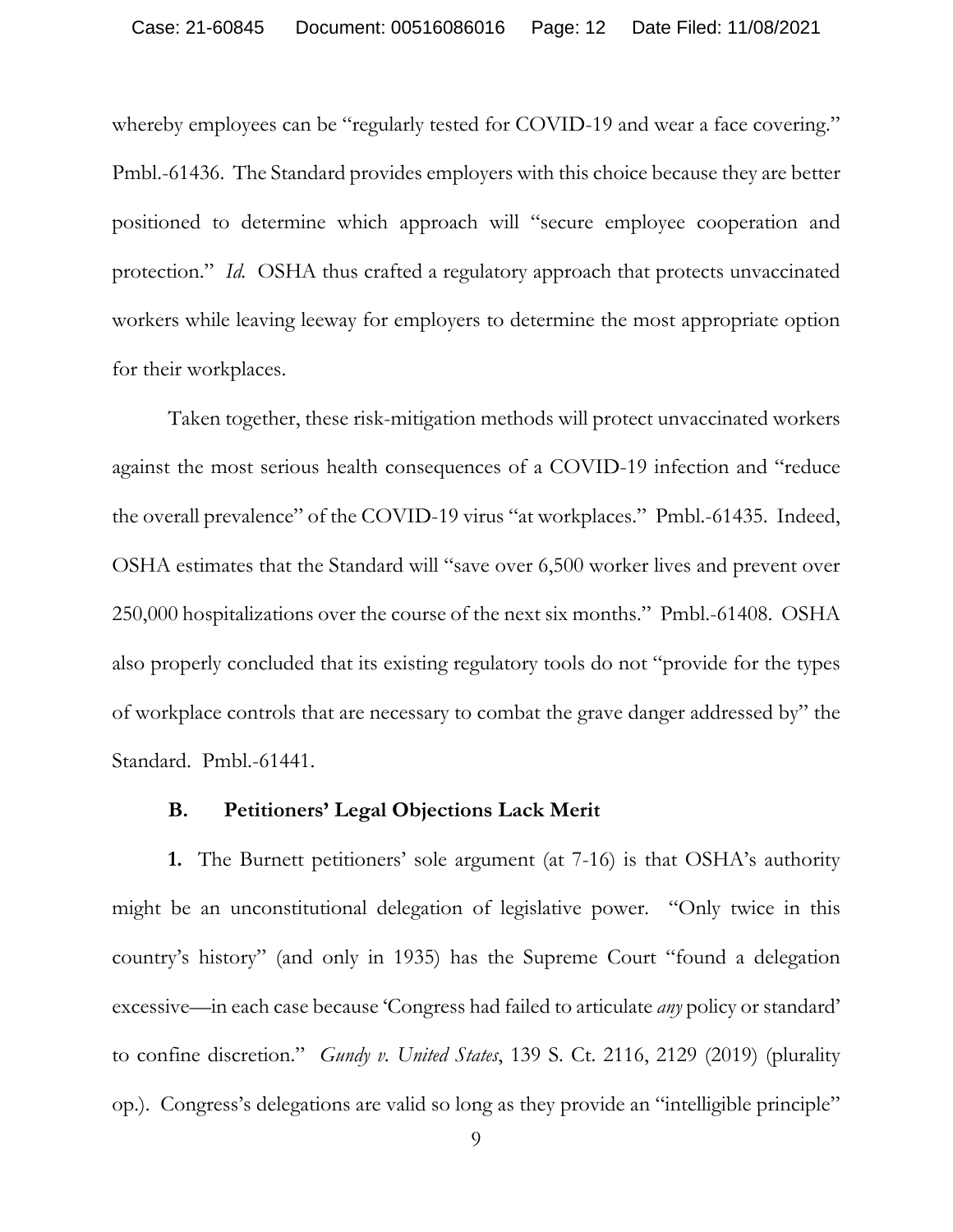to which the agency must conform. *Id.* at 2123. Section 655(c)(1) provides clear standards that easily exceed this threshold. It permits only measures necessary to protect employees from the grave danger of new hazards or exposure to toxic or physically harmful substances or agents. Courts have had no trouble in evaluating prior emergency standards under Section 655(c)(1)'s rubric. *See, e.g.*, *Dry Color Mfrs. Ass'n, Inc. v. Department of Labor*, 486 F.2d 98, 107 (3d Cir. 1973) (vacating standard with respect to two of fourteen carcinogens).

The Supreme Court has consistently "upheld even very broad delegations," including authorities "to regulate in the 'public interest,'" "to set 'fair and equitable' prices," and "to issue whatever air quality standards are 'requisite to protect the public health." *Gundy*, 139 S. Ct. at 2129. This Court recently rejected a nondelegation challenge to a statute that lists certain tobacco products and extends its reach "to any other tobacco products that" the agency "by regulation deems to be subject to [the Act]." *Big Time Vapes v. FDA*, 963 F.3d 436, 438 (5th Cir. 2020) (alterations in original) (quotation marks omitted). The narrower delegation in Section  $655(c)(1)$  likewise provides a meaningful standard constricting OSHA's authority to a defined category of risks. *See also Industrial Union Dep't*, 448 U.S. at 640 n.45, 646 (plurality op.) (indicating that neighboring subsection of the OSH Act contains an intelligible principle after interpreting that subsection to mirror Section  $(55(c)(1))$ . And although not properly before the Court, petitioners' argument (in their opening brief, not stay motion) that the Standard's regulation of employment conditions exceeds Congress's commerce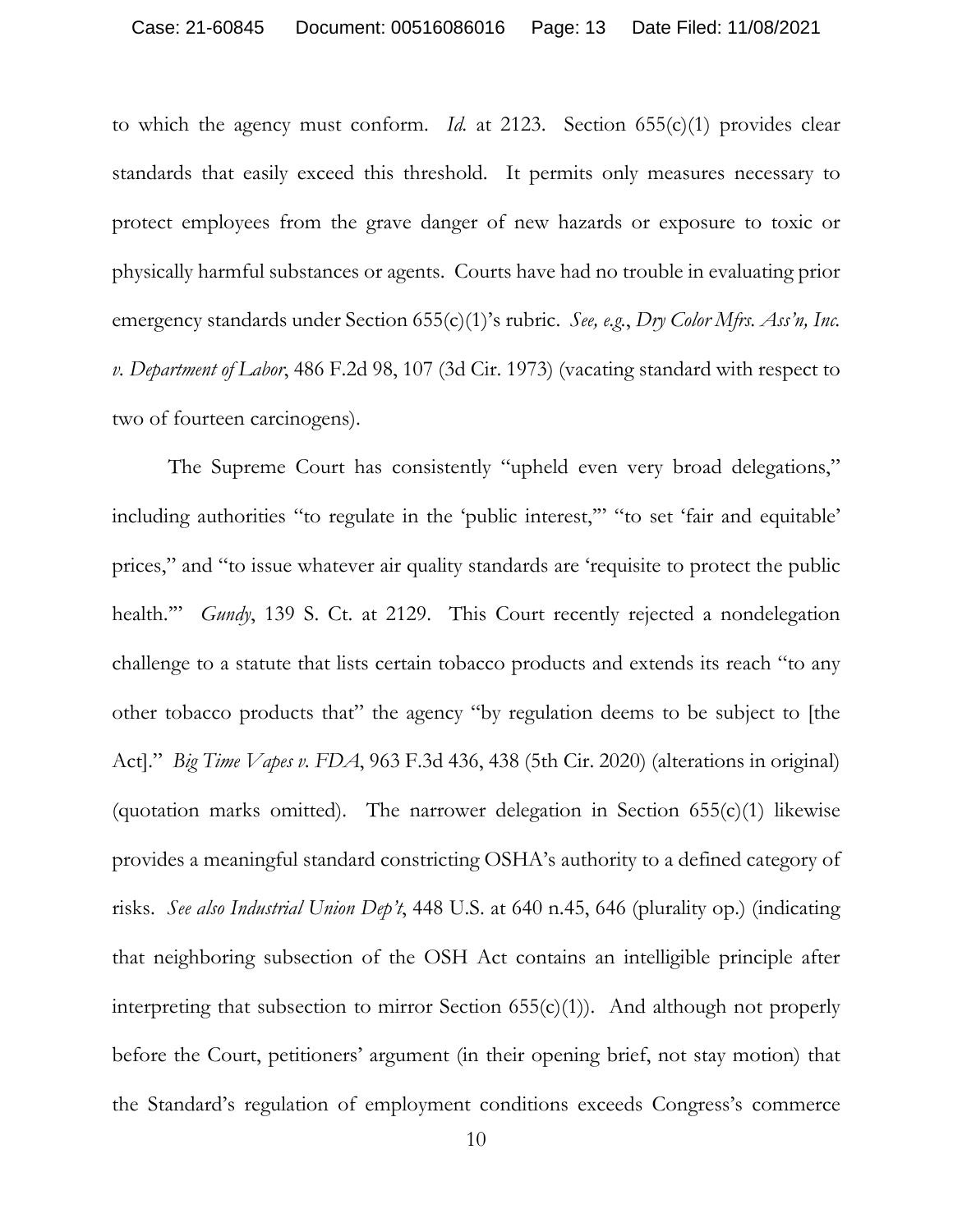#### Case: 21-60845 Document: 00516086016 Page: 14 Date Filed: 11/08/2021

power lacks merit, particularly given the Standard's obvious nexus to interstate commerce. *See, e.g., United States v. Darby*, 312 U.S. 100, 123-125 (1941).

**2.** The BST petitioners' contentions (at 8-12, 19-21) that OSHA cannot address viruses at all or viruses that exist both inside and outside the workplace are equally unsound. Petitioners' arguments have no basis in the statutory text, which broadly refers to "agents" and "new hazards." 29 U.S.C. § 655(c). The text does not authorize regulating "any" agent or hazard (BST Mot. 8) but rather is limited to those that endanger "employees," 29 U.S.C. § 655(c), and is further limited both by the general rule that OSHA standards may apply only to "employment and places of employment," *id.* § 652(8), and by the "grave danger" and necessity requirements for issuing emergency standards.

Petitioners' only textual argument is that COVID-19 is a "disease," not an "agent" or "hazard." BST Mot. 19-20. But like a carcinogen, for example, a virus is an "agent" that causes disease and constitutes a "hazard." Indeed, the statute acknowledges that OSHA can require "immunization," including to "protect[] the health and safety and others," 29 U.S.C. § 669(a)(5)—a provision premised on OSHA's authority to protect employees from transmission of disease. Petitioners' atextual reading would exclude even communicable diseases that rarely exist outside of particular workplaces. And petitioners' unexplained contention that the term "new hazards" must be "similar" to a "substance or agent," BST Mot. 19-20, misunderstands that viruses are agents and, in any event, "ignore[s] the disjunctive 'or'" that precedes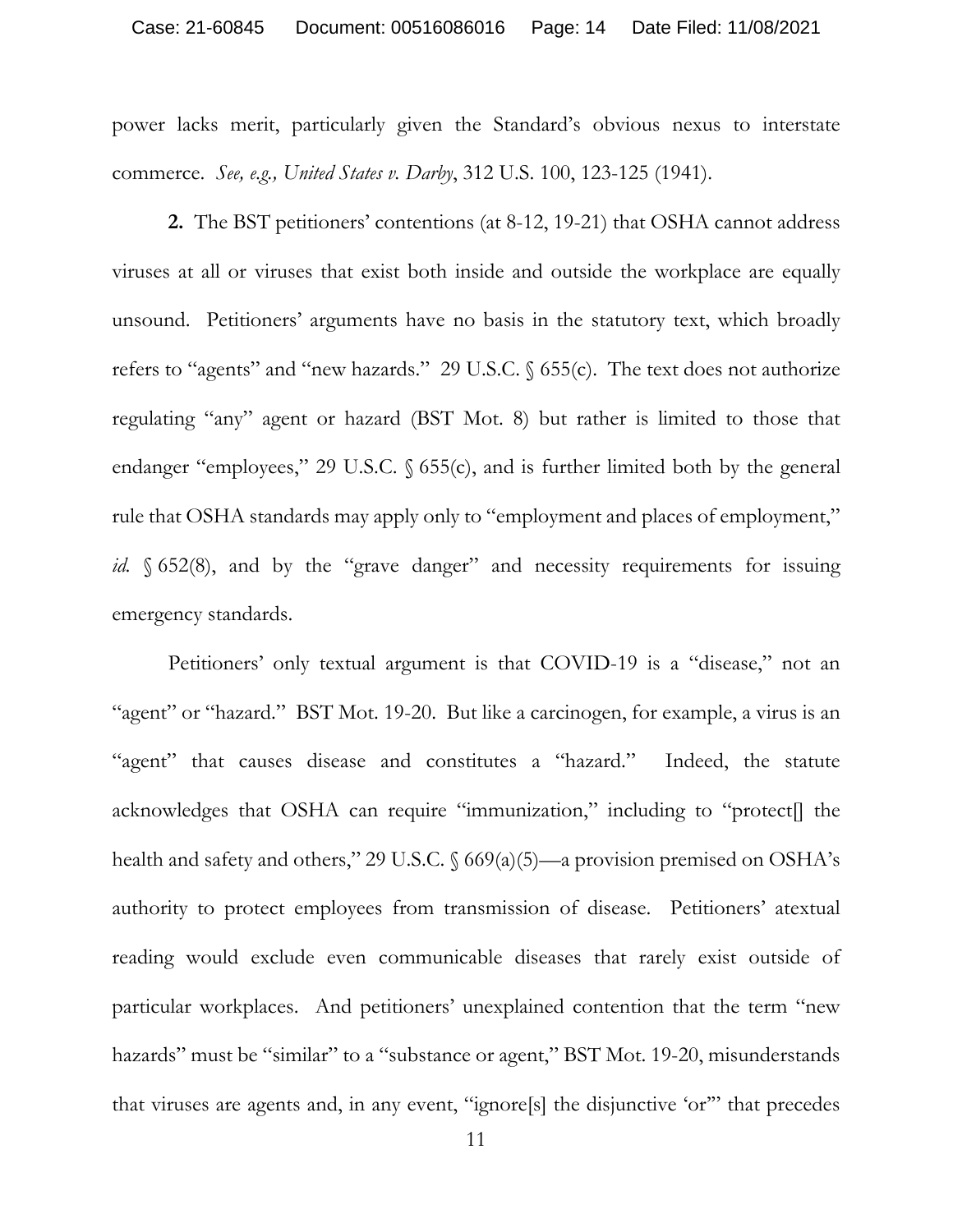the term "new hazards" and would "rob" that term of any independent meaning. *Reiter v. Sonotone Corp.*, 442 U.S. 330, 338-339 (1979).

Petitioners improperly ask this Court to "rewrite the statute so that it covers only what [they] think is necessary to achieve what [they] think Congress really intended." *Lewis v. Chicago*, 560 U.S. 205, 215 (2010). Even if Congress's primary focuses were non-biological dangers, *see* BST Mot. 19-20, or dangers "more likely to occur" in workplaces, *see* BST Mot. 10, Congress did not limit OSHA's authority to addressing that subset of grave dangers. Statutory prohibitions "often go beyond the principal evil [targeted by Congress]," and "it is ultimately the provisions of our laws" that govern. *Oncale v. Sundowner Offshore Servs., Inc*., 523 U.S. 75, 79 (1998). Those principles are particularly applicable here, where the provision at issue exists to address new or evolving dangers, and "the presumed point of using general words is to produce general coverage—not to leave room for courts to recognize ad hoc exceptions," Scalia & Garner, *Reading Law: The Interpretation of Legal Texts* 174 (2012).

Contrary to petitioners' suggestion, moreover, COVID-19 *is* a workplace hazard. Employees gather in one place and interact, thus risking workplace transmission of a highly contagious virus. Pmbl.-61411-17. It is therefore unsurprising that OSHA identified workplace "clusters" and "outbreaks," and presented significant "evidence of workplace transmission." Pmbl.-61411. While at work, "workers may have little ability to limit contact with" and possible exposure from "coworkers, clients, members of the public, patients, and others." Pmbl.-61408. As the statutory text confirms, OSHA may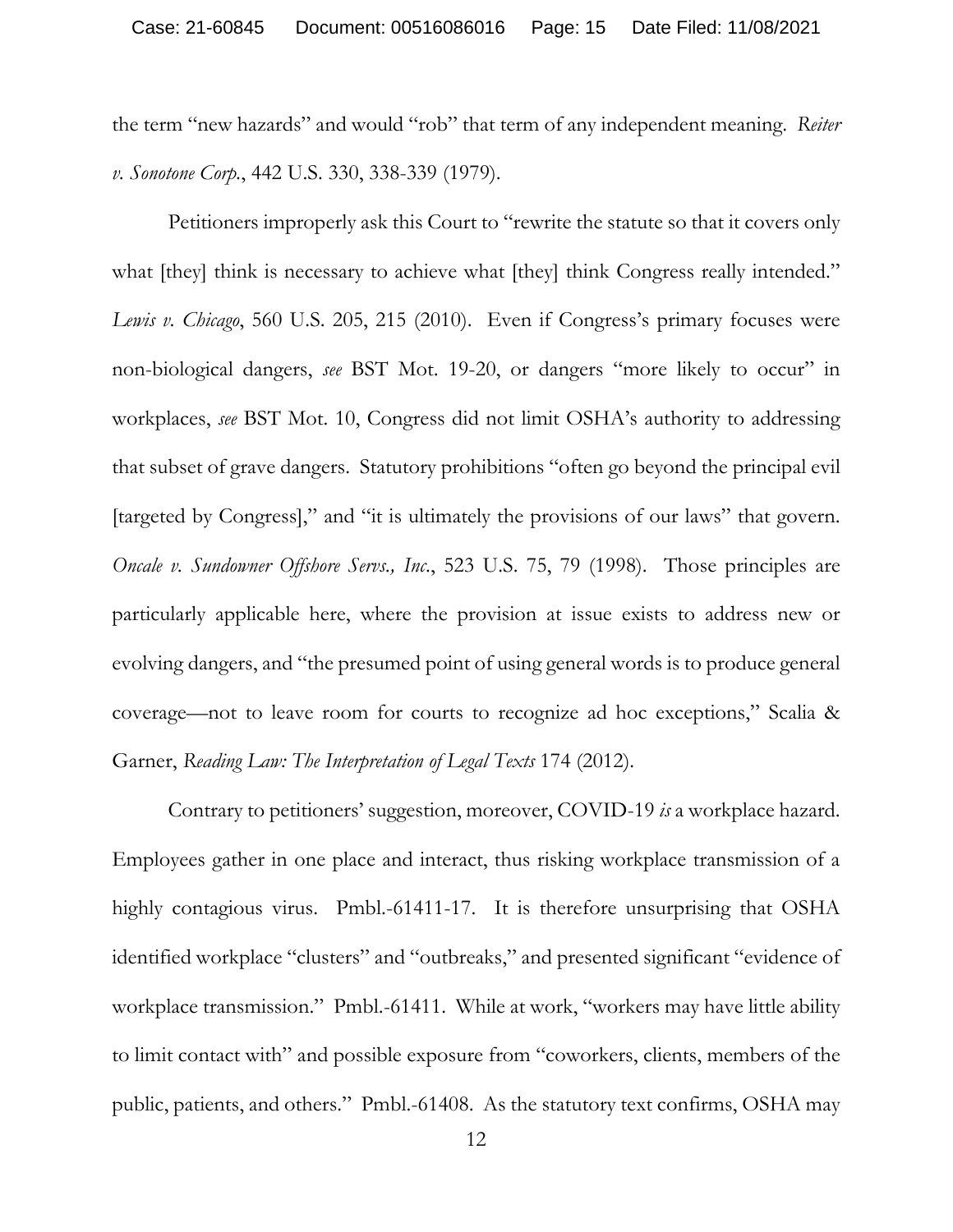promulgate standards for both "employment and *places of employment*." 29 U.S.C. § 652(8) (emphasis added). When drafting the OSH Act, Congress compared regulation of workplace dangers to regulation of the environment, explaining that "[o]ur environment is not solely the air we breathe traveling to and from work" but "is also the air we breathe at work," and that "over 80 million workers spend one-third of their day in that environment." H.R. Rep. No. 91-1291, at 14 (1970). Petitioners, by contrast, would arbitrarily prohibit OSHA from addressing hazards or agents that occur outside the workplace even where, as here, the hazards or agents spread—and create grave danger—inside the workplace.

The idea that workplace hazards include diseases that exist outside of the workplace is hardly novel. OSHA has required precautions for bloodborne pathogens, which can be contracted outside the workplace, and has long imposed workplace sanitation and fire rules, even though such concerns are not workplace-specific. *E.g.,*  Pmbl.-61407-08. Indeed, as exemplified by famous outbreaks of tuberculosis and smallpox in factories, workplace dangers have long been understood to include the dangers of contracting communicable diseases as a result of being in close proximity to other employees. *See also, e.g.,* Danovaro-Holliday et al., *A Large Rubella Outbreak with Spread from the Workplace to the Community*, 284 JAMA 2733, 2739 (2000) (documenting Rubella spread in meatpacking plants).

Petitioners' citations (at 20-21) to *FDA v. Brown & Williamson Tobacco Corp.*, 529 U.S. 120 (2000), and similar cases only underscore their failure to engage with the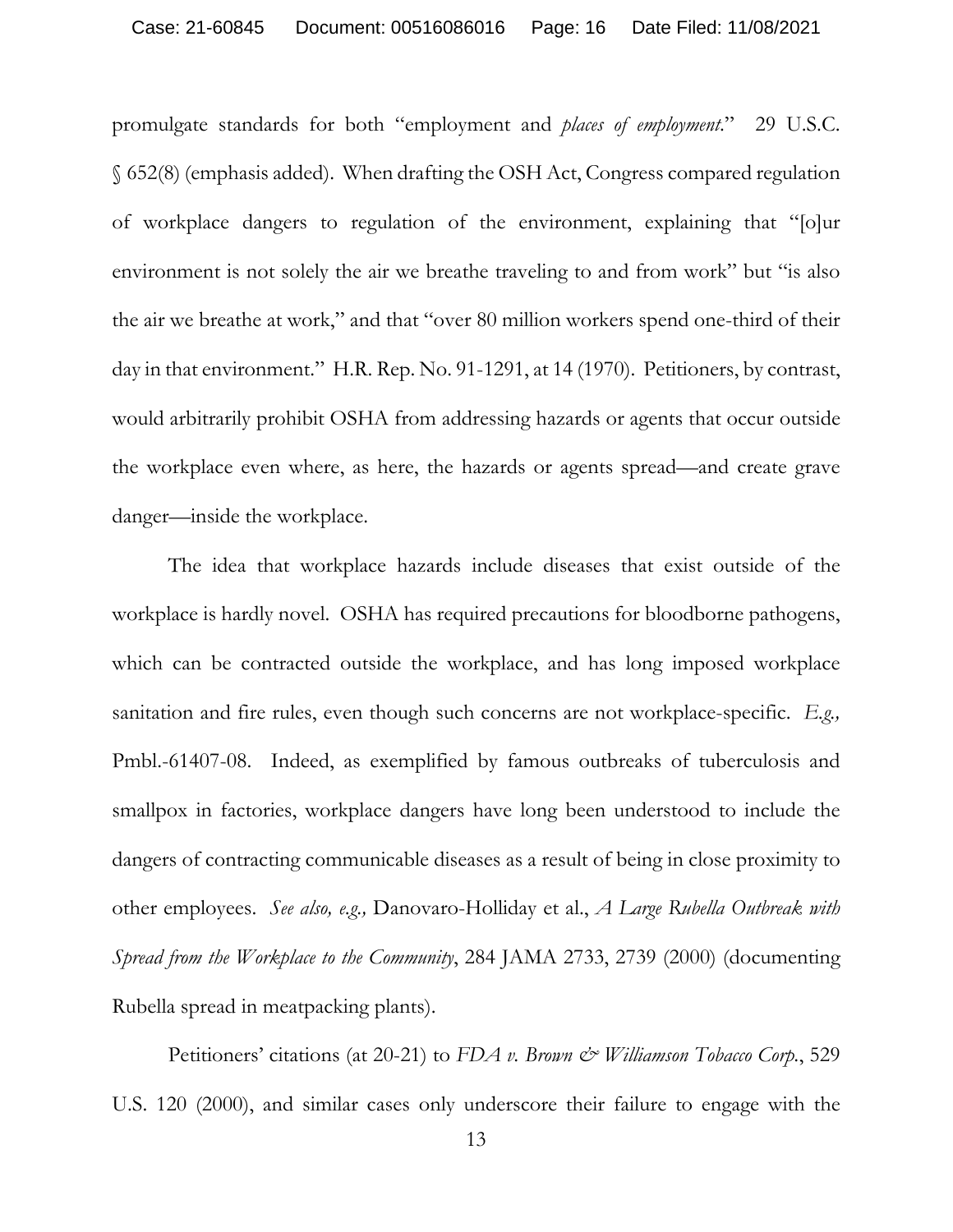statutory text. Those cases interpreted ambiguous statutory language based on assumptions about when "Congress is likely to delegate a policy decision of such economic and political magnitude to an administrative agency." *Id.* at 133, 156-161. But this Court need not consider delegation or deference issues here because the statutory text is unambiguous and limited to addressing grave dangers to employees in the workplace. Like many other areas of regulation, workplace-safety regulations may affect many Americans and may touch on issues about which some people disagree. But that does not automatically compel a circumscribed interpretation of a deliberately broad congressional grant.

#### **C. OSHA Had Ample Basis For Its Findings**

 Unable to identify any legal error, BST also asserts that OSHA erred when making the necessary findings. But BST disregards OSHA's 150-page analysis as well as the deference owed to OSHA's evidence-based determinations. *See* 29 U.S.C. § 655(f) (determinations "conclusive if supported by substantial evidence").

**1.** Petitioners err in asserting (BST Mot. 14-15, 17) that the Standard cannot be necessary to protect employees from a grave danger because OSHA did not act earlier. Dangers can evolve, as can the need for a standard to address them. That is what happened here, as OSHA explained at length. OSHA can also obtain "new information" or respond to "new awareness," and, of course, "need not address all aspects of a problem in one fell swoop." *Asbestos*, 727 F.2d at 423; *see also id.* (to conclude "that because OSHA did not act previously it cannot do so now" would "only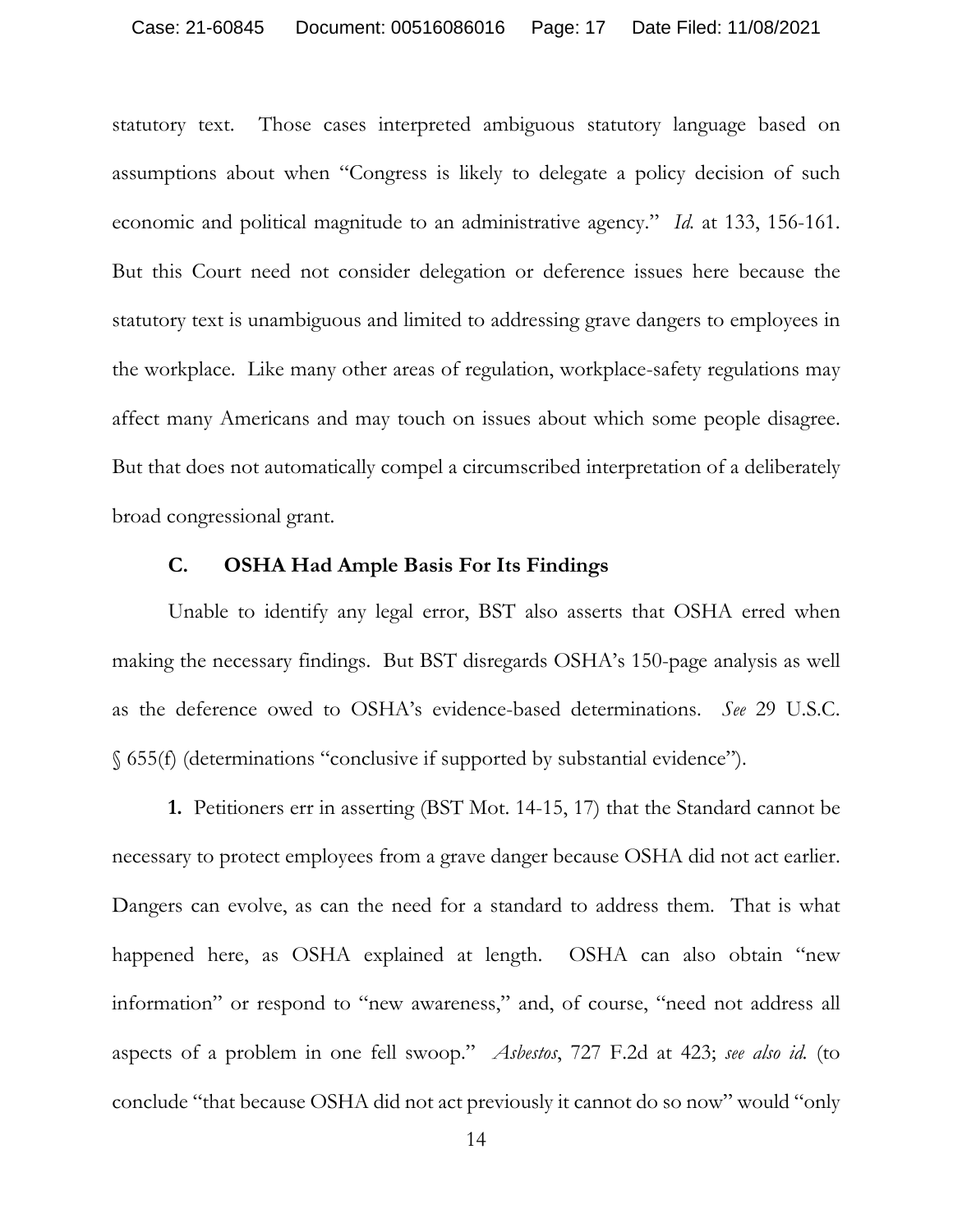compound[]" any "failure to act"). Here, OSHA described the "extraordinary and exigent circumstances" warranting the Standard, including that "workers are being hospitalized with COVID-19 every day, and many are dying." Pmbl.-61549.

When the pandemic began, "scientific information about the disease" and "ways" to mitigate it were undeveloped." Pmbl.-61429. OSHA crafted workplace guidance but declined to issue an emergency temporary standard "based on the conditions and information available to the agency at that time," including that "vaccines were not yet available" and that it was unclear if "nonregulatory" options would suffice. Pmbl.- 61429-30.

 OSHA explained that it acted now because voluntary safety measures proved ineffective, COVID grew more virulent, and fully approved vaccines and tests are increasingly available. Prior, nonregulatory options have proven "inadequate," and due to "rising 'COVID fatigue,'" voluntary precautions are becoming even less common. Pmbl.-61444. Meanwhile, since June 2021, when OSHA adopted a standard for healthcare workers, *see* BST Mot. 14, "the risk posed by COVID-19 has changed meaningfully." Pmbl.-61408. As more employees returned to workplaces, the "rapid rise to predominance of the Delta variant" meant "increases in infectiousness and transmission" and "potentially more severe health effects." Pmbl.-61409-12, 61431. At the same time, vaccines are now widely available, Pmbl.-61450; large-scale studies have further confirmed the "power of vaccines to safely protect individuals," including from the Delta variant, Pmbl.-61431; "the FDA granted approval" (rather than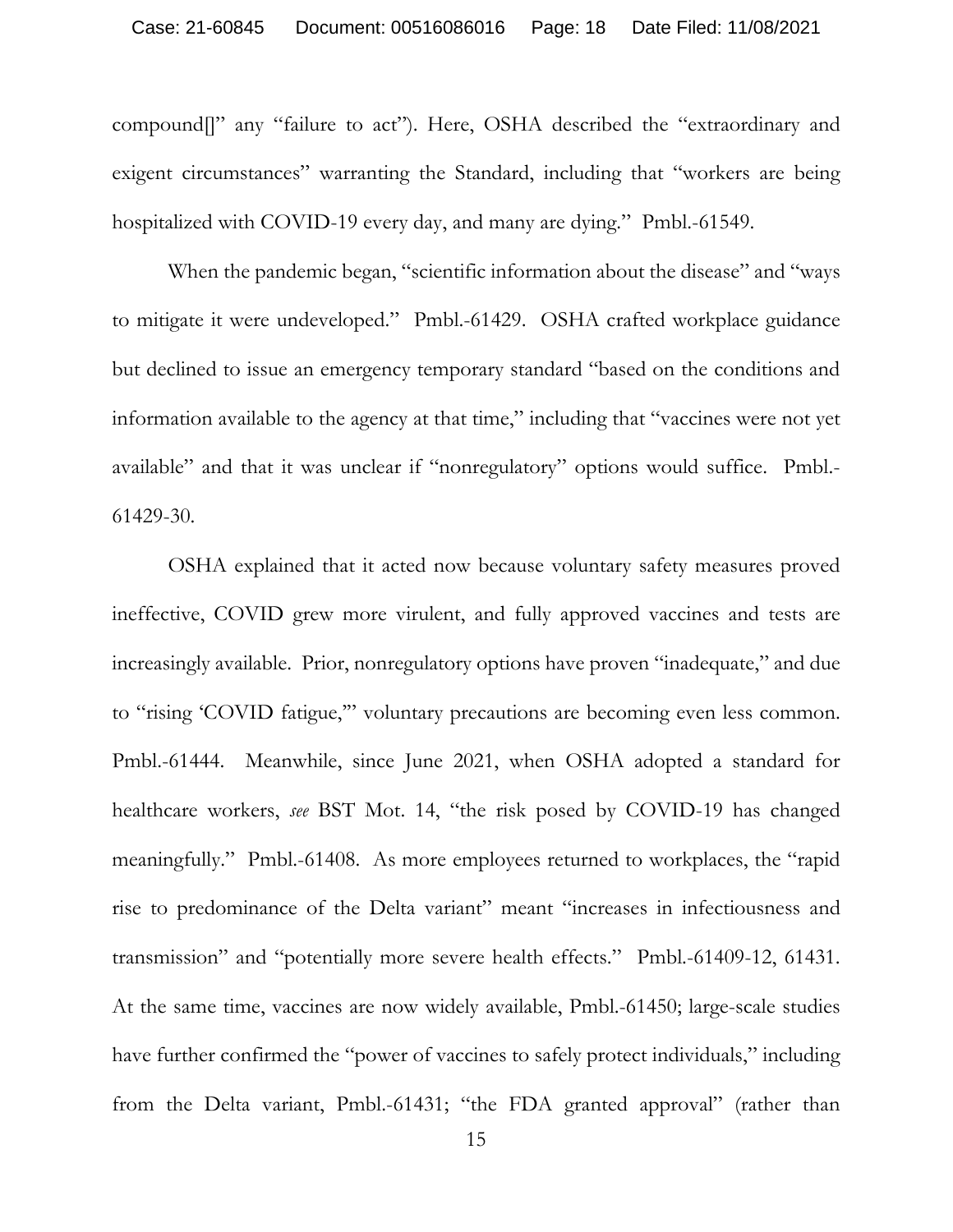Emergency Use Authorization) to one vaccine (Pfizer) on August 23, *id.*; and FDA has "authorized more than 320 tests and collection kits" and OSHA determined that "the increasing rate of production" will ensure sufficient supply before the "testing compliance date," Pmbl.-61452. Far from calling into question OSHA's assessments, the timing reflects OSHA's determination, based on detailed and expert analysis, that this response is needed now to address a growing and current grave danger in the workplace.

**2.** Petitioners' contention (BST Mot. 16-17, 18-19) that OSHA incorrectly applied the Standard to all job sites and employees of all ages misunderstands the Standard and disregards OSHA's considered explanation and supporting evidence. Based on evidence about virus-transmission rates, OSHA exempted employees who work alone, remotely, or exclusively outdoors. Pmbl.-61419. OSHA included all other workers, explaining that "employees can be exposed to the virus in almost any work setting" and that even if sometimes physically distanced, employees routinely "share common areas like hallways, restrooms, lunch rooms, and meeting rooms" and are at risk of infection from "contact with coworkers, clients, or members of the public." Pmbl.-61411-12. OSHA also analyzed mortality and hospitalization rates for people aged 18-64 rather than the entire population to capture the risk of serious illness and death for most working-age people. Pmbl.-61410. Based on its analysis of the record evidence, OSHA concluded that the Standard was necessary to protect all unvaccinated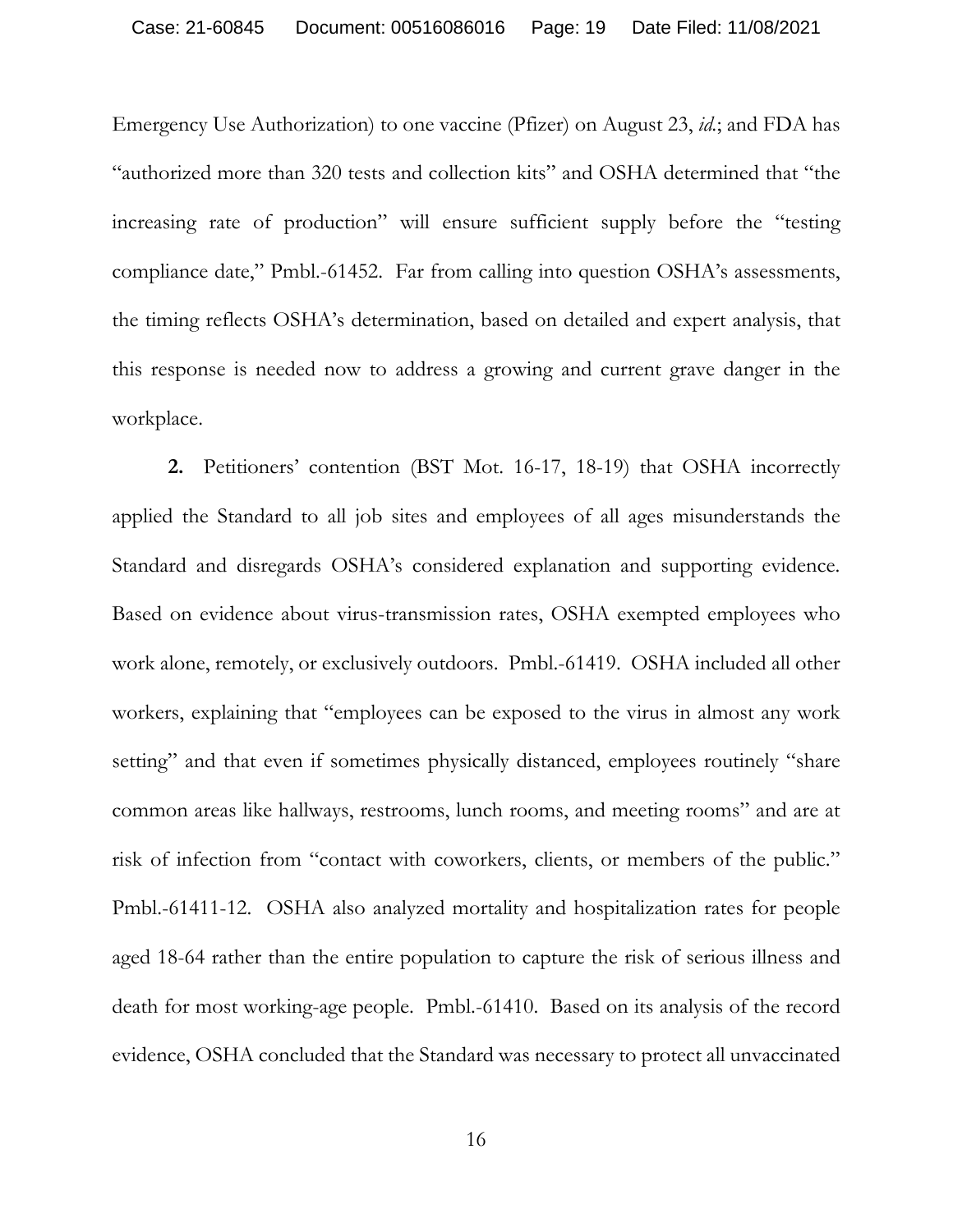workers in "a wide variety of work settings across all industries" from the COVID-19 virus. Pmbl.-61412.

 In any event, petitioners are wrong to suggest that OSHA standards must operate on an employer-by-employer or even employee-by-employee basis. The Act directs OSHA to issue an emergency temporary standard if OSHA "determines" that "employees are exposed to grave danger" and the standard "is necessary to protect employees from such danger." 29 U.S.C. § 655(c)(1). The Act does not require OSHA to determine that "each" employee is exposed to grave danger, with the standard necessary to protect "each" employee from such danger. *See id.* § 655(d) (authorizing employer-specific variances). No rule could operate that way. Such a requirement would be particularly anomalous in the context of emergency standards under Section 655(c), which exists "to provide immediate protection" and "necessarily requires rather sweeping regulation." *Dry Color*, 486 F.2d at 102 n.3. OSHA "cannot be expected to conduct on-the-spot investigations of every user to determine if exposure is occurring," and "exposure can be assumed to be occurring at any place" where the grave danger exists. *Id.; see also Am. Dental Ass'n v. Martin*, 984 F.2d 823, 827-828 (7th Cir. 1993) (OSHA not "required to proceed workplace by workplace").

## **III. The Balance of Equities Also Preclude The Extraordinary Relief Sought Here**

Having failed to establish a likelihood of success of the merits, petitioners cannot obtain a stay. *See Nken*, 556 U.S. at 433-434; *id.* at 438 (Kennedy, J., concurring); *Vidal*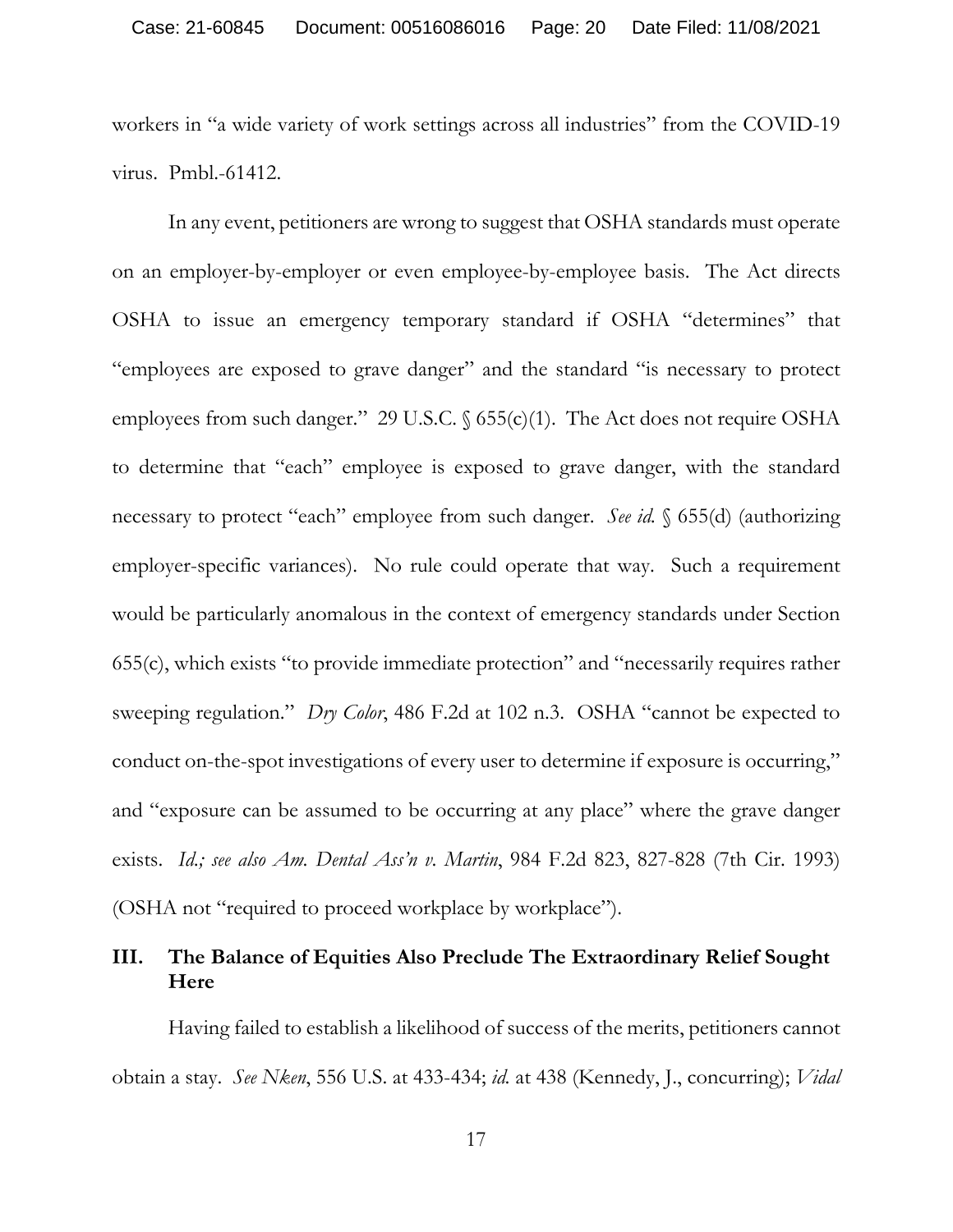*v. Gonzales*, 491 F.3d 250, 254 (5th Cir. 2007). Petitioners also have not shown any injury that outweighs the injuries to the government and the public interest and that favors staying a Standard that will save thousands of lives.

**A.** Most fundamentally, the harms of a stay to the government and the public which merge here, *see Nken*, 556 U.S. at 435—would be substantial. Staying this Standard would endanger many thousands of people. As discussed, COVID-19 has already killed over 750,000 people in the United States and caused "serious, long-lasting, and potentially permanent health effects" for many more, Pmbl.-61424. And extensive evidence exists of "workplace transmission." Pmbl.-61411. With the reopening of workplaces and the emergence of the highly transmissible Delta variant, the threat to workers is ongoing and overwhelming. *See* Pmbl.-61411-15. Workers "are being hospitalized with COVID-19 every day, and many are dying." Pmbl.-61549.

The Standard responds to these "extraordinary and exigent circumstances," Pmbl.-61434, and the stay that petitioners seek would cause significant harm. Even limiting its analysis to employees aged 18-64 who elect vaccination, OSHA estimates that the Standard will "save over 6,500 worker lives and prevent over 250,000 hospitalizations" over a six-month duration. Pmbl.-61408; *see* OSHA, *Health Impacts of the COVID-19 Vaccination and Testing ETS* (2021) (Health Impacts). Accounting for workers aged 18-74, those estimates rise to 13,847 lives saved and 563,102 hospitalizations prevented—an average of roughly 77 lives and 3,128 hospitalizations per day. *Id.* at 1. These estimates do not include the long-lasting and serious health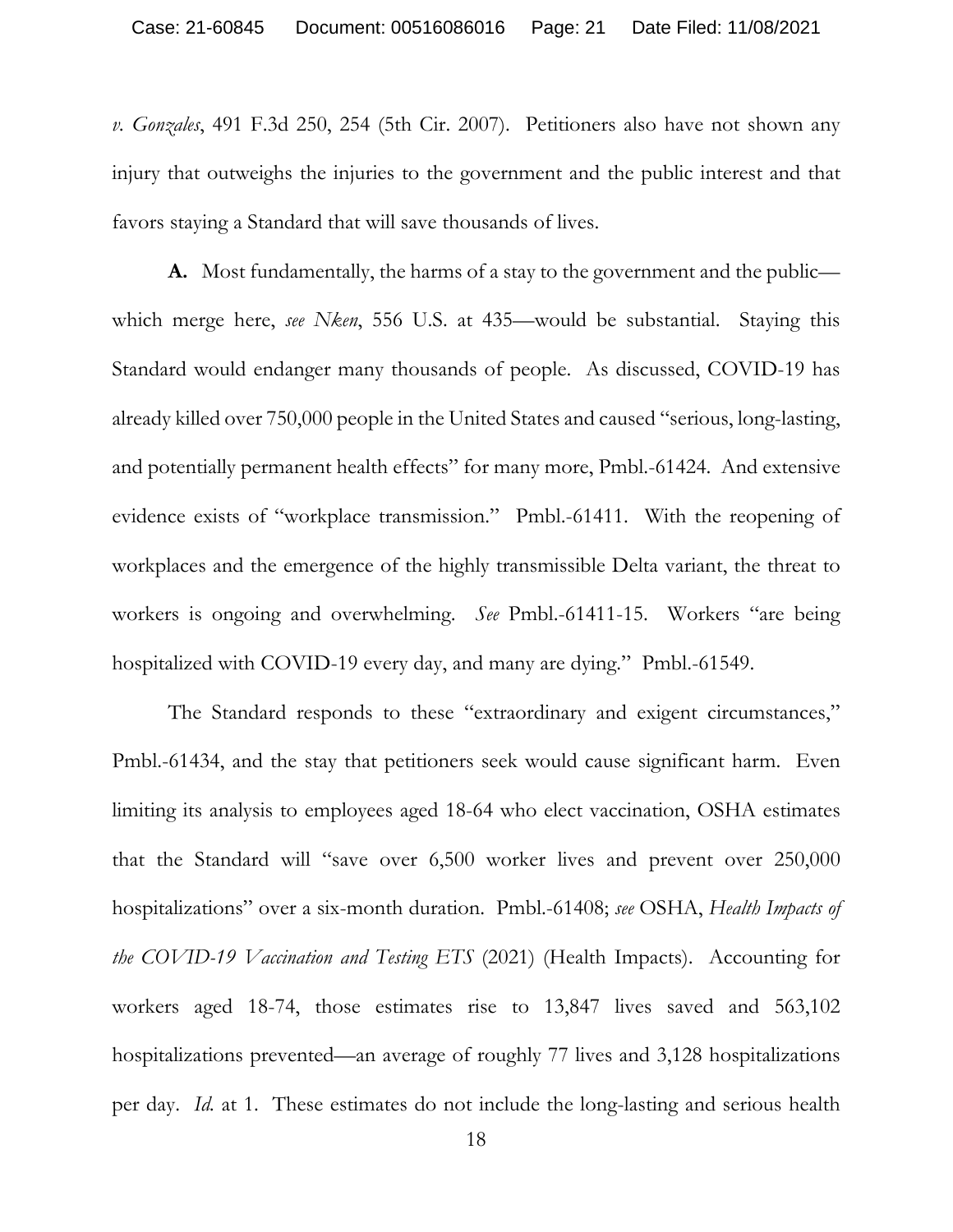effects avoided. And these figures understate the impact of a stay because they estimate only the protection provided by vaccination to workers who become vaccinated—not the protection to unvaccinated workers when "vaccinated workers are less likely to spread the virus" or when other workers mask and test. *Id.* at 2; Pmbl.-61438-39.

A stay would also cause significant harm outside of the workplace. OSHA's estimates do not account for "avoided COVID-19 cases among family and friends that would occur due to exposure to an infected worker," diminished "transmission from employees to clients or other visitors," prevented breakthrough infections in vaccinated workers, and reduced infections in vaccinated employees "caused by non-workplace exposures." Health Impacts 2. And none of that includes the benefits from reducing strains on healthcare systems, slowing the emergence of new variants, and combatting the pandemic's ongoing effects on the economy. *Id.*

Simply put, staying the Standard would likely cost dozens or even hundreds of lives per day, in addition to large numbers of hospitalizations, other serious health effects, and tremendous costs. That is a confluence of harms of the highest order. *See, e.g.*, *Does 1-6 v. Mills*, \_ F.4th \_, 2021 WL 4860328, at \*7 (1st Cir. 2021); *Swain v. Junior*, 961 F.3d 1276, 1293 (11th Cir. 2020).

**B.** Petitioners fail to establish any impending irreparable injury, let alone one that could outweigh these harms. Petitioners claim little prospect of injury until December 7 at the earliest, BST Mot. 26, and the Standard has little effect on them until early next year. And petitioners must further establish that any harm to them could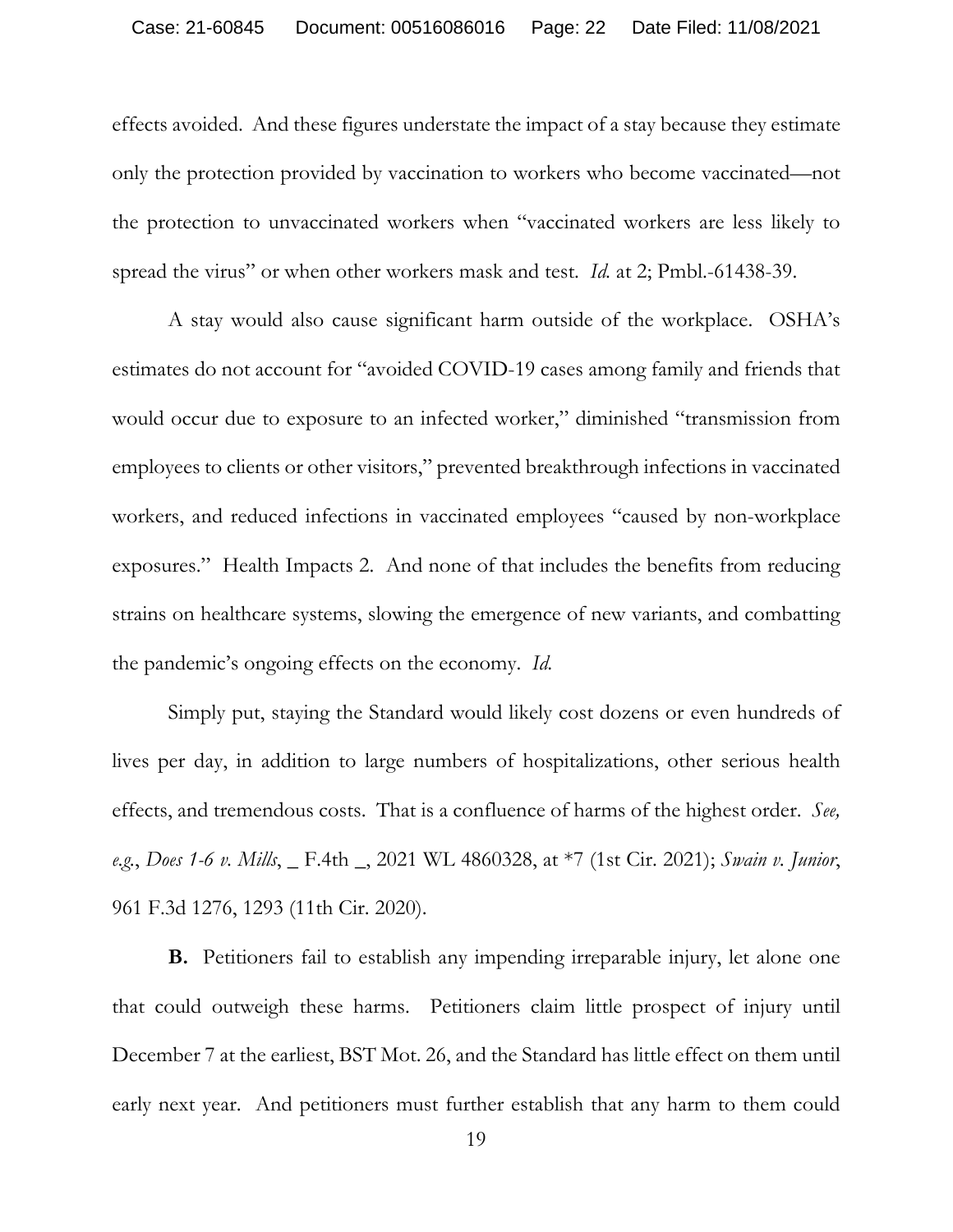overcome the extraordinary harms to the government and the public interest detailed above. They cannot meet that burden.

Petitioners would prefer not to pay the minimal costs of complying with the Standard, Burnett Mot. 16-19, but "ordinary compliance costs" are "typically insufficient to constitute irreparable harm." *Freedom Holdings, Inc. v. Spitzer*, 408 F.3d 112, 115 (2d Cir. 2005); *see American Hosp. Ass'n v. Harris*, 625 F.2d 1328, 1331 (7th Cir. 1980) (similar). And petitioners' reliance on ordinary administrative expenses is "inconsistent with [the] characterization of [equitable] relief as an extraordinary remedy." *Winter*, 555 U.S. at 22.

Nor do petitioners demonstrate that their expenditures would be certain and substantial. Based on a detailed economic analysis making several conservative assumptions, Pmbl.-61460-88, OSHA estimated a cost to employers of about \$35 per covered employee—or \$94 per covered unvaccinated employee, Pmbl.-61472, 61493. And if the Standard were truly infeasible for their operations—as some petitioners suggest, Burnett Mot. 18-19—they could seek a "variance." 29 U.S.C. § 655(d).

Petitioners also speculate (BST Mot. 22-23; Burnett Mot. 19-20) that some workers may quit when required to undergo weekly testing beginning in January 2022. These fears are poorly substantiated and likely inflated. Petitioners do not attempt to ascertain what portion of unvaccinated employees may be entitled to an exemption or accommodation, nor do they engage with data, cited by OSHA, showing that "the number of employees who actually leave an employer" has been "much lower than the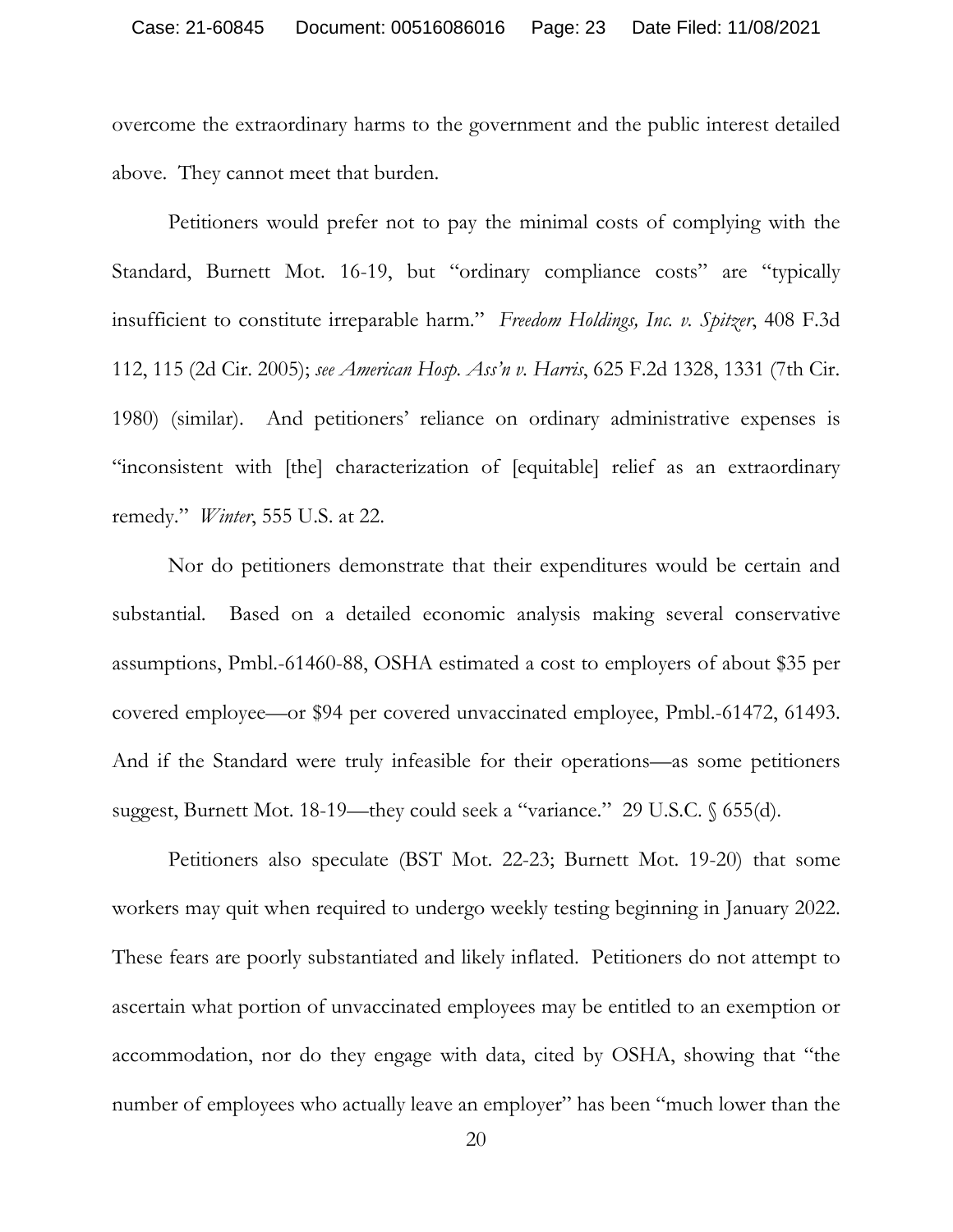number who claimed they might." Pmbl.-61475 (comparing 48-50% of survey respondents who planned to quit if vaccination were required with 1-3% of employees who left employers with mandatory policies). Petitioners' speculation that employees may move to smaller companies that are not yet subject to the Standard ignores the barriers to switching jobs and OSHA's express statement that it is seeking information about applying the Standard to smaller companies. Pmbl.-61403. Petitioners also disregard the likely benefits to employers. Workplace COVID-19 outbreaks can force shutdowns and cause significant losses. *See, e.g.*, Pmbl.-61446. Even one-off cases can be costly and disruptive, and "reduced absenteeism due to fewer COVID-19 illnesses and quarantines" means savings for employers. Pmbl.-61474.

Nor can petitioners establish irreparable injury by asserting harms to employees. Contrary to petitioners' characterization, BST Mot. 21, all employees are not required to receive a vaccine under the Standard. Employers must permit a vaccine option but may also offer a testing-and-masking alternative. And regardless of which compliance option petitioners choose, employees may seek appropriate, individual accommodations. Pmbl.-61459, 61475 n.43. The Standard's built-in flexibility confirms that petitioners cannot show concrete and certain irreparable harm that

21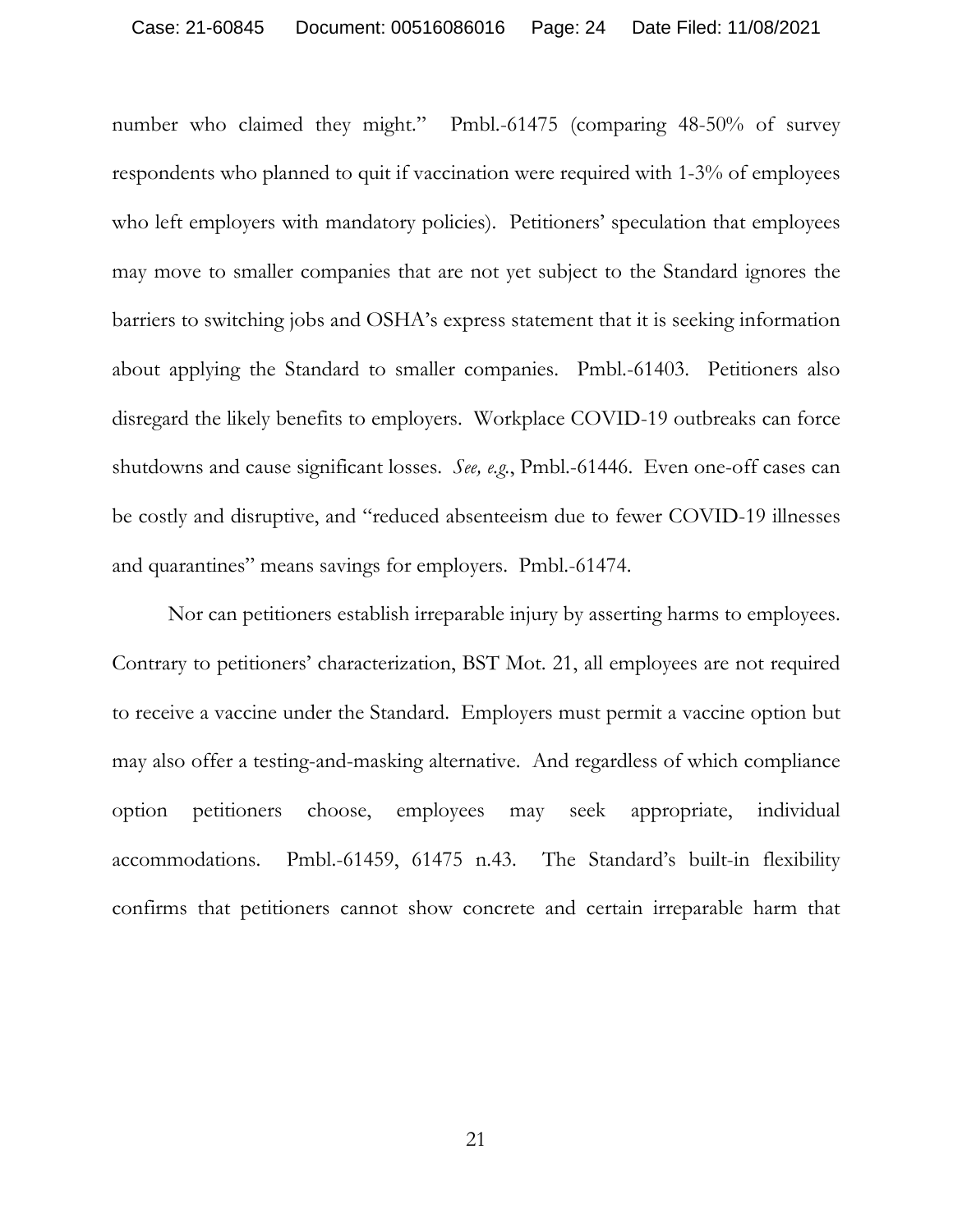counterbalances the government's and public's interest in protecting employees against the workplace spread of COVID-19.2

**C.** Finally, if the Court disagrees, any relief should be limited to the petitioners. Court orders should be "limited" and "tailored" to redress the parties' "particular injury." *Gill v. Whitford*, 138 S. Ct. 1916, 1931, 1934 (2018). And equitable relief must "be no more burdensome to the defendant than necessary to provide complete relief to the [petitioners]." *Madsen v. Women's Health Ctr., Inc.,* 512 U.S. 753, 765 (1994). Petitioners have not even attempted to assert that they would suffer any harm if other employers were subject to the Standard. Limiting any relief granted would be especially appropriate now, before all petitions are consolidated pursuant to the multi-circuit petition statute.

### **CONCLUSION**

Petitioners' motions should be denied.

 $\overline{a}$ 

<sup>2</sup> Petitioners additionally note that the Standard preempts a Texas "executive order" that prohibits certain vaccination requirements. Burnett Mot. 20-21. But employers who choose to require vaccination (rather than offer the masking-and-testing option) suffer no cognizable injury from choosing to follow federal, rather than state, law and certainly not one that warrants "an extraordinary remedy." *Winter*, 555 U.S. at 22.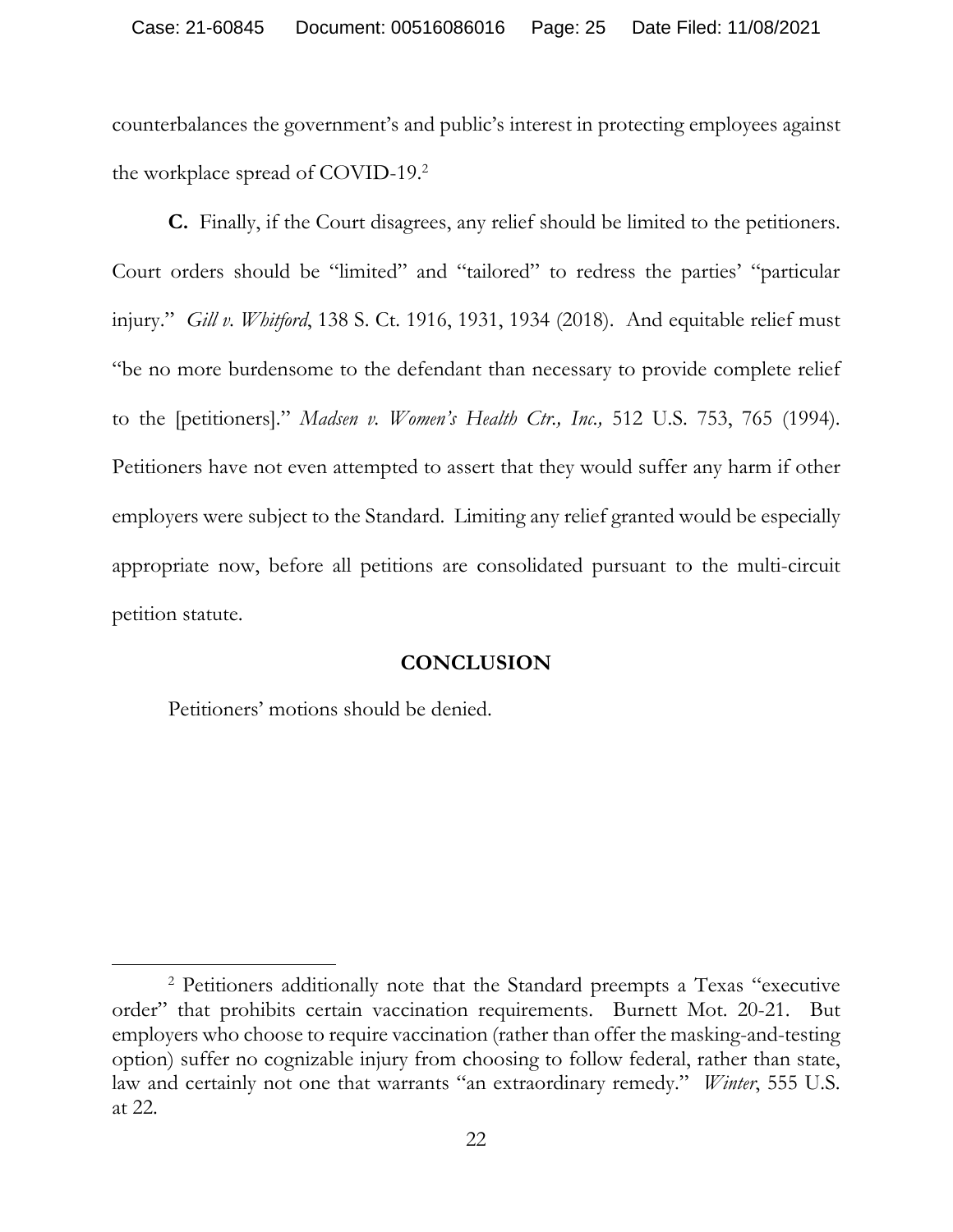*Of Counsel:* 

## SEEMA NANDA *Solicitor of Labor*

#### EDMUND C. BAIRD

*Associate Solicitor for Occupational Safety and Health*

LOUISE M. BETTS *Counsel for Appellate Litigation* 

## BRIAN A. BROECKER MARISA C. SCHNAITH

*Attorneys U.S. Department of Labor Office of the Solicitor, Suite S4004 200 Constitution Ave., NW Washington, DC 20210*

November 2021

Respectfully submitted,

BRIAN M. BOYNTON *Acting Assistant Attorney General* 

SARAH E. HARRINGTON *Deputy Assistant Attorney General* 

MICHAEL S. RAAB ADAM C. JED BRIAN J. SPRINGER *s/Martin Totaro*  MARTIN TOTARO *Attorneys, Appellate Staff Civil Division, Room 7525 U.S. Department of Justice 950 Pennsylvania Avenue NW Washington, DC 20530 (202) 514-5048*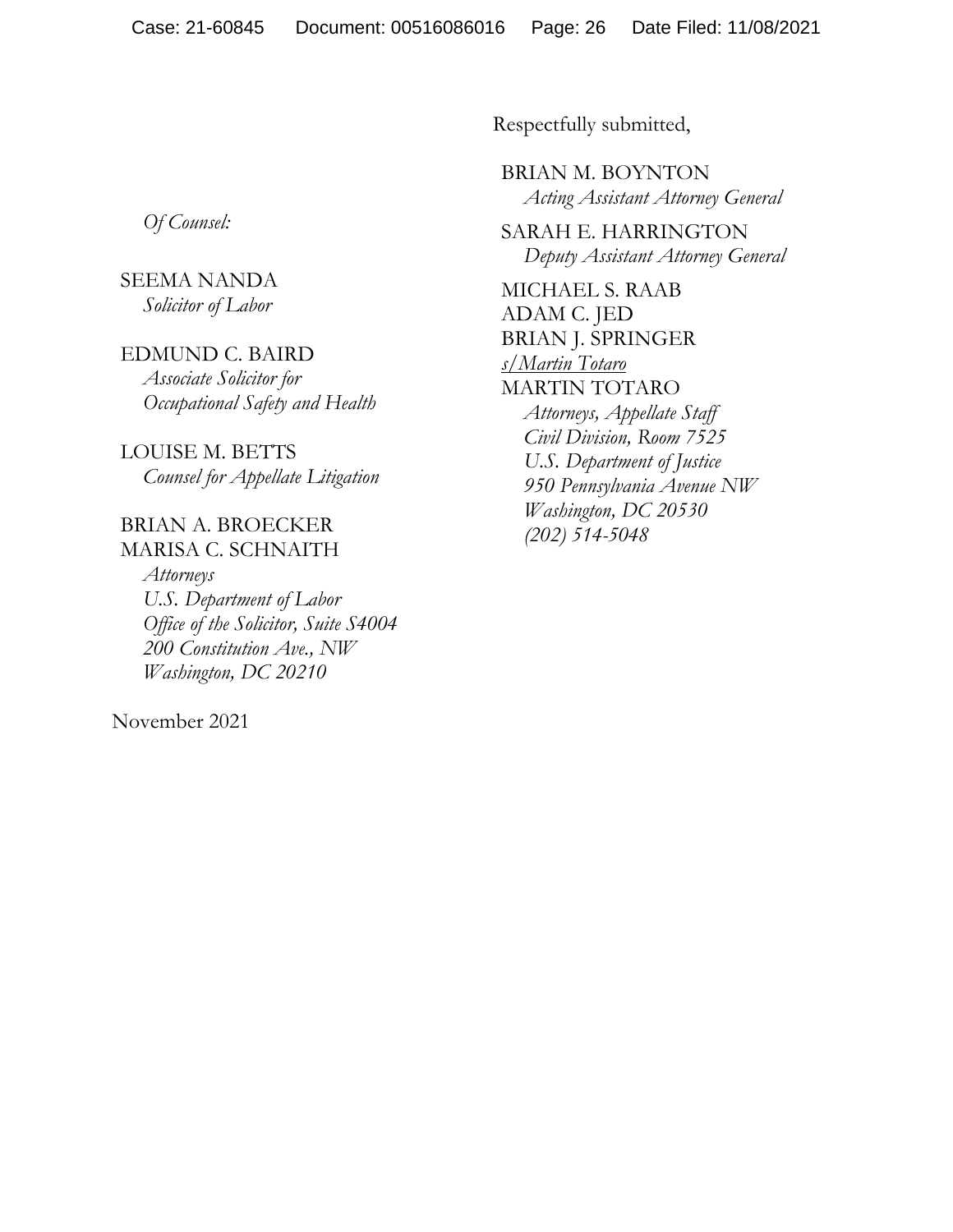## **CERTIFICATE OF SERVICE**

I hereby certify that on November 8, 2021, I electronically filed the foregoing response with the Clerk of the Court for the United States Court of Appeals for the Fifth Circuit by using the appellate CM/ECF system.

*s/ Martin Totaro* 

Martin Totaro